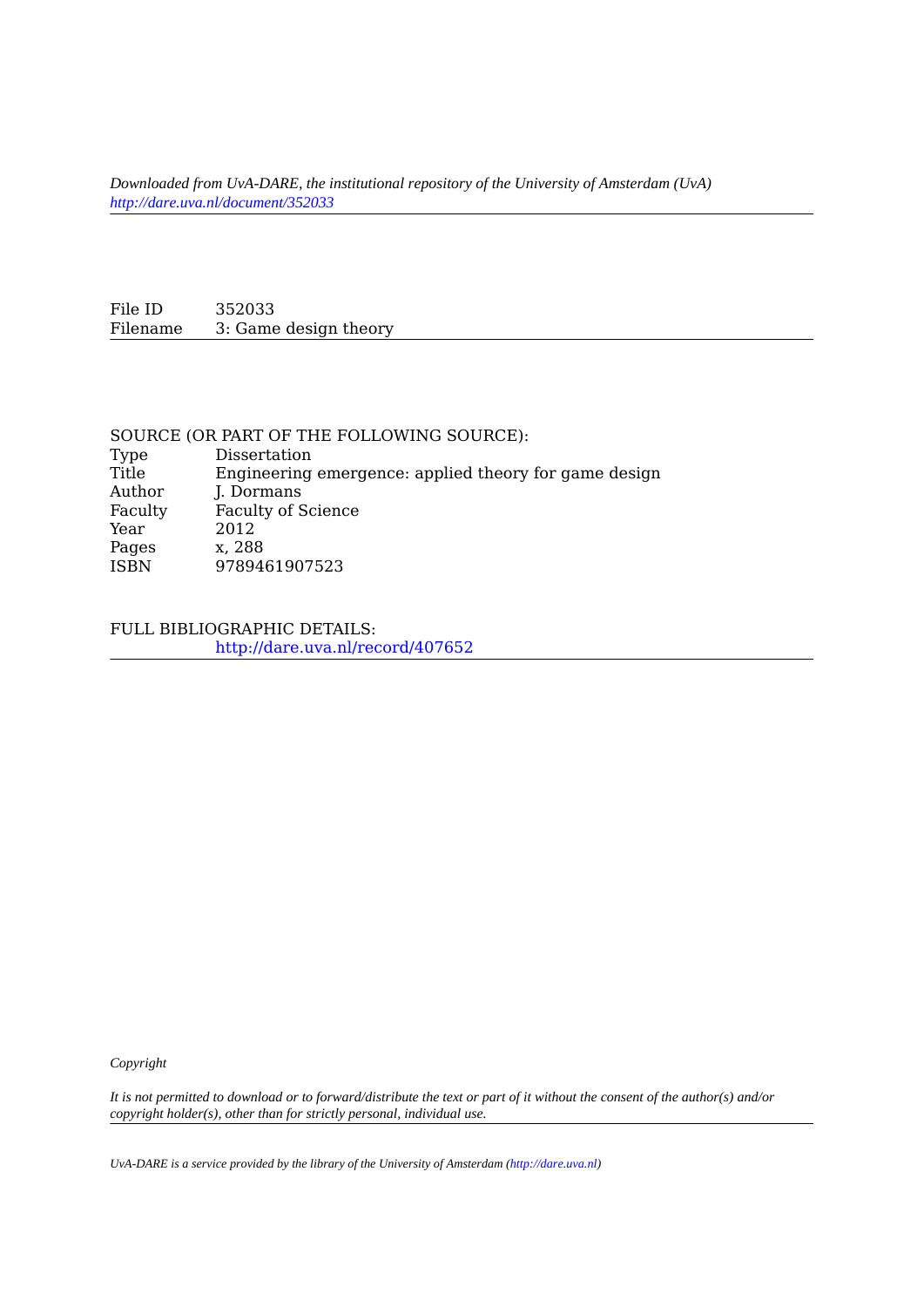He that would perfect his work must first sharpen his tools.

Confucius

# **Game Design Theory**

3

The previous chapters focused on the nature of games. This chapter discusses available tools and theory to assist developers designing games. A number of design guidelines, methods, theories and tools have been developed over the past years. Some of these were developed specifically to assist the design process, while others were developed as analytical tools, work methods, or documentation techniques. The main approaches and attempts to assist game designers that have been developed up until now and that are discussed in this chapter are: design documents, the MDA framework, play-centric design methodologies, game vocabularies, design patterns, finite state machine diagrams, Petri nets, and finally different types of game diagrams. Most of these methods were not developed as design tools, yet all of them can be used as such or might have an impact on the development of new design methods and tools. This chapter discusses the merits of all these methods for the purpose of developing design methods and tools.

The reader should note that the common discourse about these methods is quite diffuse. Within the game industry, and to a lesser extent within game research too, there is no fixed vocabulary. Many concepts are used quite informally, and terminology frequently overlaps or even conflicts. For example, the term 'game design document' captures a wide variety of different documents that are created for as many different reasons. Furthermore, there seems to be little distinction between analytical methods and design methods, and the two terms are sometimes used interchangeable. I have tried to use the original terminology as much as possible. Hopefully I have done so without creating confusion.

In addition, not everybody in the game industry sees the benefits of methodological approaches to game design, such as the ones discussed in this chapter and presented in the following chapters. The two most common arguments against design methodologies are that they have little practical value for game design and that they cannot replace the creative process of designing games. I will address these arguments in the last section before drawing a conclusion.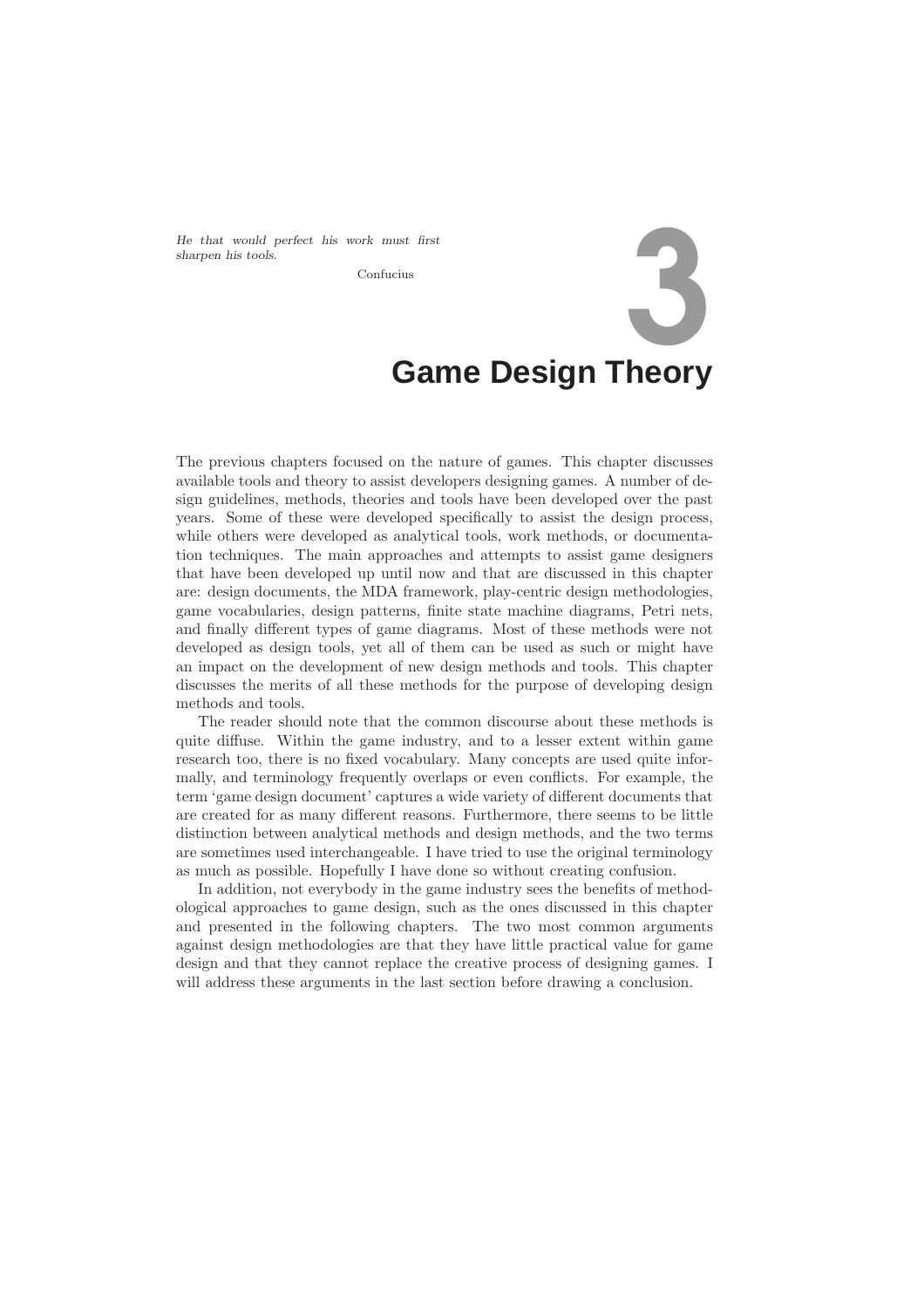## **3.1 Design Documents**

Almost every game company creates design documents. On the Internet many different templates can be found that are used by different companies, and virtually every book that discusses game design has its own template. The notion and practice of design documents is as diffuse as it is divers. There are many different reasons to write these documents, and there are many different moments in the design process in which companies do so. Game design documents are sometimes used to record designs before they are build, and sometimes they are used to record designs after the games have been built. They typically contain descriptions of a game's core mechanics, level designs, notes on art direction, characters and their backgrounds, etcetera. Some advocate lengthy detailed descriptions covering every detail of a game, while others favor brief documents that capture design targets and design philosophy.

Over the years, writing game design documents has become a common industry practice, although no standard emerged that describes how, when or to what purpose these documents should be written. It is not uncommon to produce an entire set of documents, each focusing on a different part of the design or facilitating a different stage of the design process (see for example Adams & Rollings, 2007; Rogers, 2010). Without a widely accepted template for design documents, they do not carry over from company to company or from university to professional career. Without a widely accepted template, design documents cannot grow into a standard methodology. The fact that most design documents have their own style and use their own unique concepts to describe games does not help to create a generic body of knowledge beyond the scope of each individual project or company. With no industry wide standard in sight, it is unlikely that design documents are going to be effective in the near future.

What is more, design documents might not be the right tool to deal with the dynamic, emergent behavior of games. Game design documents that are written before any prototype is made are the equivalent of requirements documents in software engineering. A requirements document lists the requirements and functionality of a new, custom-built software application. Its creation is one of the first steps in the 'waterfall method' of developing software, in which each step is completed before proceeding to the next step. This document is typically written before the software is built and frequently is part of the agreement between contractor and client. The waterfall method assumes that all requirements are known and can be recorded before the software is built. Within software engineering creating and documenting functional designs is a time-tested practice, although, with the recent popularity of agile development methods, the practice of writing complete functional designs as a blueprint for a new software application has lost its appeal.

There are three important differences between designing games and business applications using a waterfall method that make it difficult or inefficient to transfer the practice from general, custom software development to game development: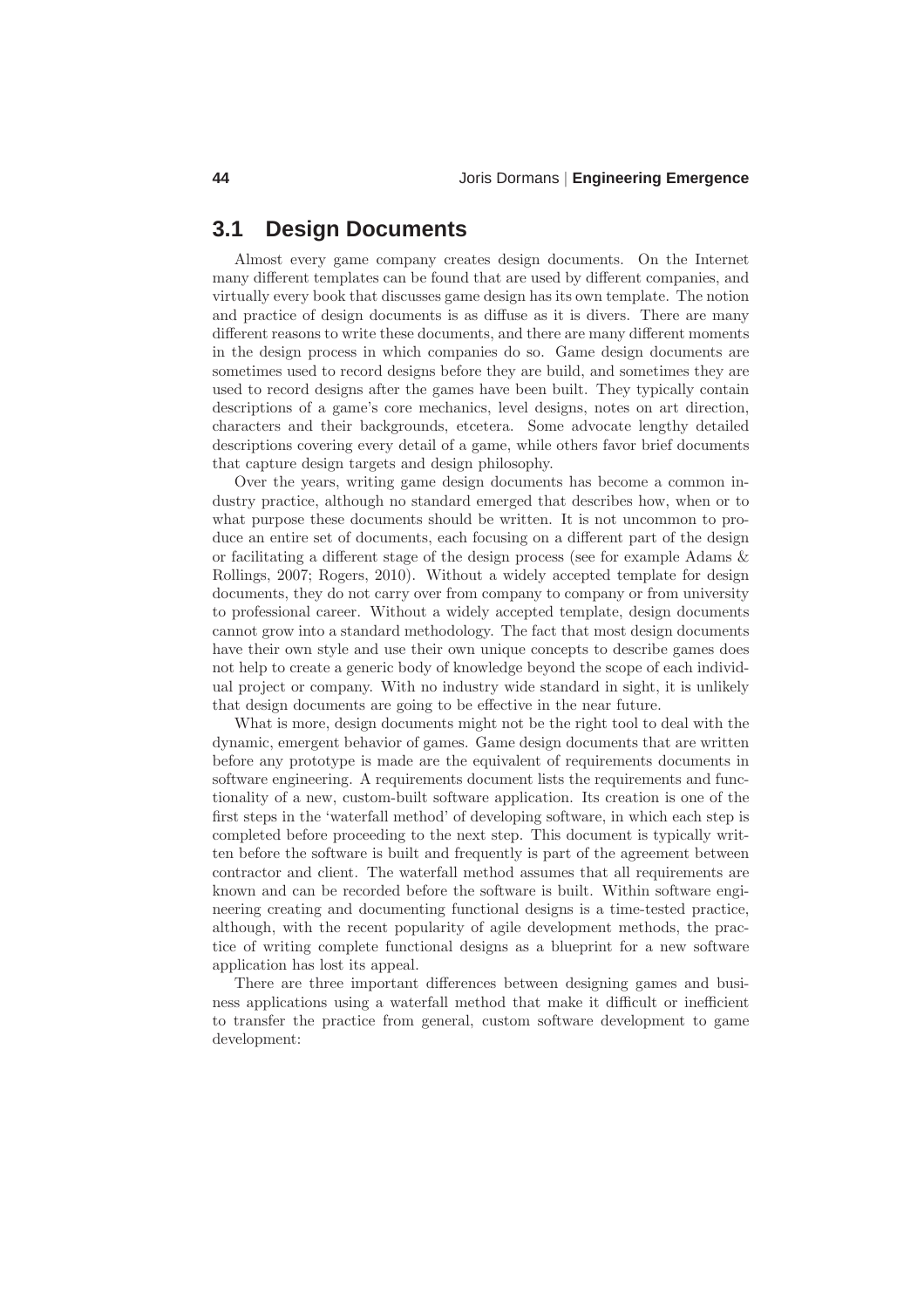- 1. Game design is a highly iterative process; no matter how experienced a designer is, chances are that the design of a game is going to change as it is being built. Due to the emergent nature of games (see chapter 1) it is often impossible to accurately predict the behavior of a game before it is implemented. In games changes to the implementation are to be expected.<sup>1</sup>
- 2. Not all games are created within a contractor-client context. This is especially true for entertainment games, which development shares more with commercial, off-the-shelf software development. Without this context there is less need to document the design before the game is built. Although publishers and funders for entertainment games set goals and milestones, they do not function in the same way.
- 3. Games are rarely built with upkeep or future development in mind, reducing the necessity to create documentation that aids future developers. Despite the fact that many sequels are produced in the game industry, many sequels are built from scratch, surprisingly little code is being reused. From the perspective of software engineering this is a bad practice. However, as the development techniques are still evolving fast and a new generation of hardware becomes available roughly every five or six years this practice makes more sense from the perspective of the game industry.<sup>2</sup>

Many designers regard the game design document as a necessary evil, and some have dismissed the practice entirely (Kreimeier, 2003). Everyone agrees that designs need to be documented and communicated to the team, but in practice people hardly look at design documents (Keith, 2010, 85-87). Stone Librande, creative director at Electronic Arts, experimented with a technique he calls one-page designs to circumvent some of these problems (2010). His approach is to create design documents that are more like data visualizations instead of multi-page, written texts. One-page design documents are posters that capture the essence of a game visually (see figure 3.1). These documents have four advantages over the traditional design documents:

- 1. Most designers find them more interesting to create, making the task of creating a design document less tedious.
- 2. Because there is a spatial constraint (although the size of the page is left to the whims of the designer), the designer is forced to focus on the essence of the game. This makes the document a better match for the agile development process often found in games.
- 3. As people tend to like the way these documents look, they tend to stick them to walls, increasing their exposure and impact.

<sup>&</sup>lt;sup>1</sup>Although, it must be noted that this is also increasingly true for business software.

<sup>2</sup>The developers of reusable game components that are sold to game studies ('middleware') are probably the exception to this rule. They do maintain and reuse their code, but as their core business is not developing games, this practice does not carry over to game design.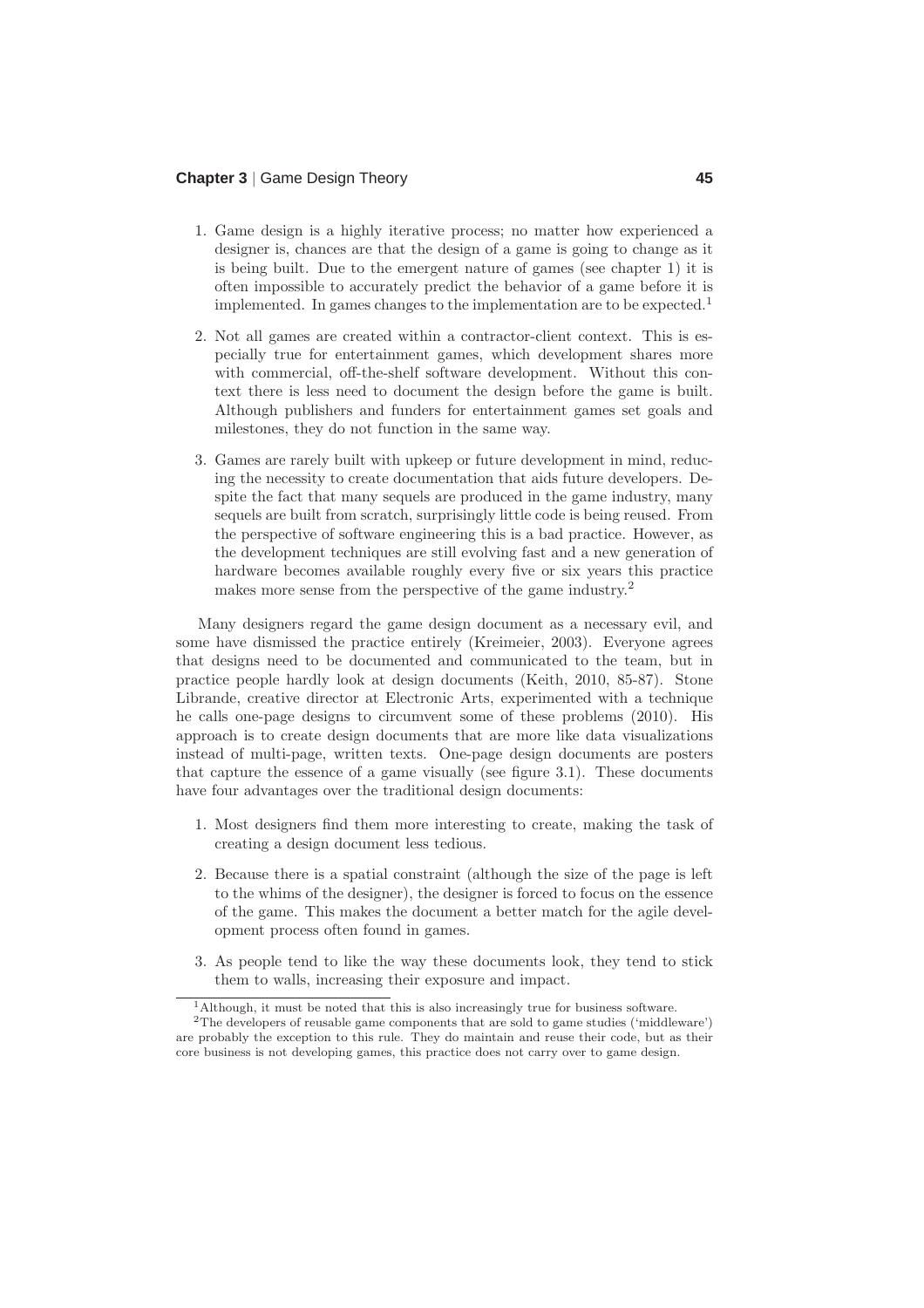

Figure 3.1: A sample one-page design document from Librande (2010).

4. Stone Librande suggests leaving plenty of whitespace on the documents in order to invite team members to scribble notes on them. This keeps the documents up to date.

One-page design documents solve some of the problems associated with design documents, but not all. There is still no standard for documenting gameplay, mechanics and rules. Each one-page design document is created for a particular game, and although the product should be understandable and communicative, it cannot set a standard. In addition, the lack of detail, which makes a one-page design document more flexible and therefore is one of its strengths, makes it less suited to record designs; one-page design documents are very good at capturing the design vision, goals and direction, but they cannot function as a technical blueprint at the same time.

# **3.2 The MDA Framework**

The MDA framework, where MDA stands for *mechanics*, *dynamics* and *aesthetics*, has been used to structure the game design workshops at the Game Developers Conference (GDC) for at least eleven years running (from 2001 to  $2011$ ).<sup>3</sup> In contrast to the practice of game design documents, the MDA framework quite consciously tries to present a generic approach to the difficulties

<sup>3</sup>Unfortunately in software engineering the same acronym is widely used to denote Model Driven Architecture, this might lead to some confusion. In this dissertation MDA always stands for the mechanics, dynamics and aesthetics framework.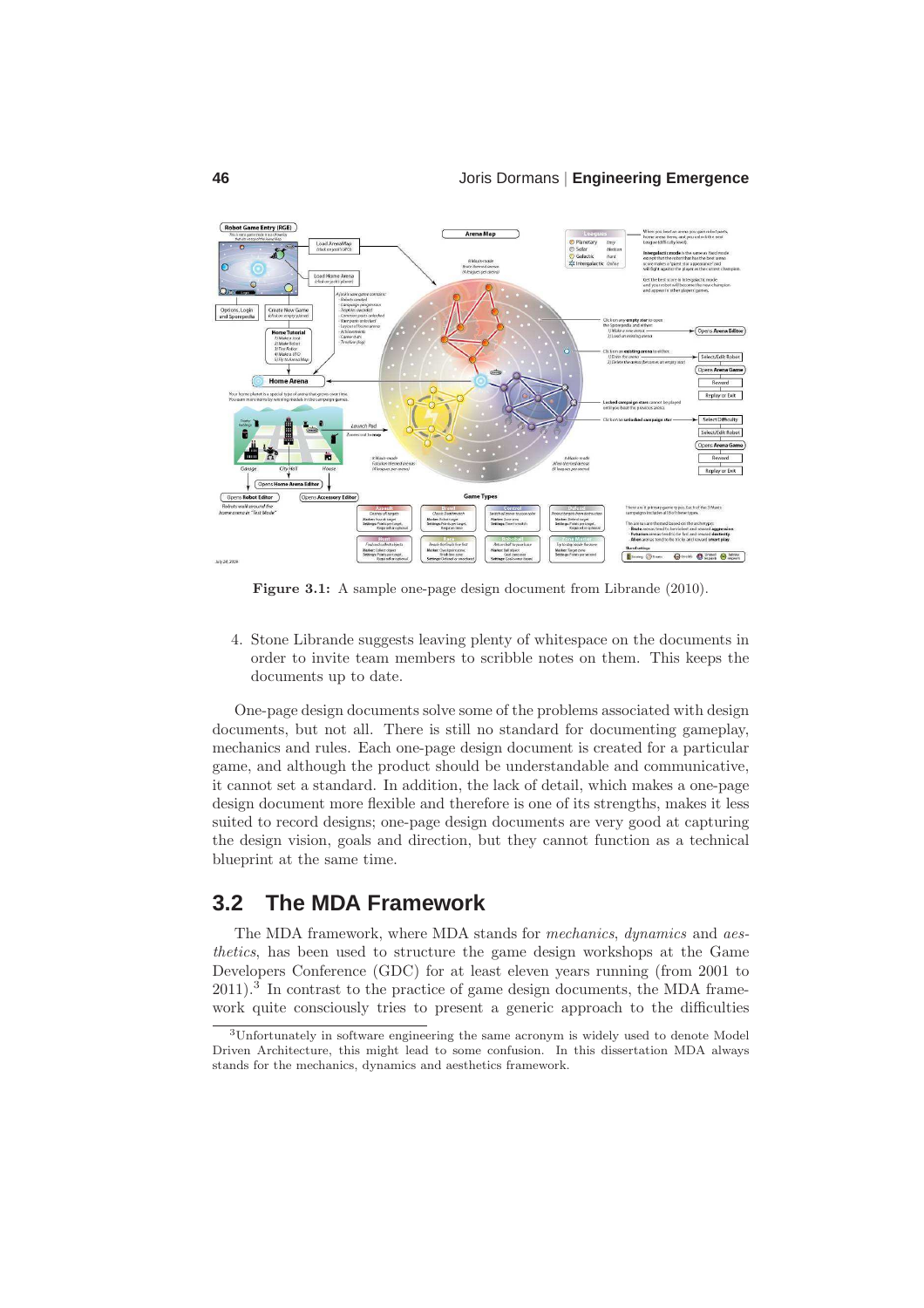

Figure 3.2: The MDA framework (after Hunicke et al., 2004).

involved in designing games. It has been quite influential and it seems to be one of the most frequently recurrent frameworks found in university game design programs all over the world. It probably is the closest thing the industry has to a standardized game design method.

The MDA framework breaks down a game into three components: *mechanics*, *dynamics* and *aesthetics*, which correspond to the game's rules, its system, and the fun it brings (Hunicke et al., 2004). The MDA framework teaches that designers and consumers of games have different perspectives on games. Where a consumer notices the *aesthetics* first and the *dynamic* and *mechanics* afterwards, a designer works the other way round. A designer creates *mechanics* first and builds *dynamics* and *aesthetics* on top them (see figure 3.2).

The MDA framework is designed to support an iterative design process and to help designers to assess how changes in each layer might affect the game as a whole. Each layer has its own design goals and effects on the game. *Mechanics* determine the actions a game allows and it affects the game's dynamic behavior. The *dynamics* layer addresses concepts such as randomness and complexity to explain a game's behavior. Finally, the *aesthetics* layer is concerned with the game's emotional target: the effect it has on the player. The MDA framework describes eight types of fun as prime aesthetic targets. The eight types of fun are: sensation, fantasy, narrative, challenge, fellowship, discovery, expression and submission (Hunicke et al., 2004; LeBlanc, 2004).

Despite the influence of the MDA framework and the long running GDC game design workshop, as a conceptual framework the MDA never seems to have outgrown its preliminary phase. The distinction between the *mechanics* and *dynamics* layers is not always clear, even to the original authors (see LeBlanc, 2004). The *mechanics* are clearly game rules. But the *dynamics* emerge from the same rules. Yet, the original MDA paper places game devices such as dice or other random number generators in the layer of the *dynamics*. To me, those devices would seem more at home in the layer of the *mechanics*. Likewise, the *aesthetics* layer seems to contain only the player's emotional responses. The visuals and story that cue these responses, which would commonly be understood as being part of an aesthetics, seem absent from the framework. The eight kinds of fun comprise a rather arbitrary list of emotional targets, which is hardly explored with any depth. Apart from short one-sentence descriptions, Hunicke et al. do not provide exact descriptions of what the types of fun entail. They do state their list is not complete, but they do not justify why they describe these eight, or even hint at how many more types of fun they expect to find. What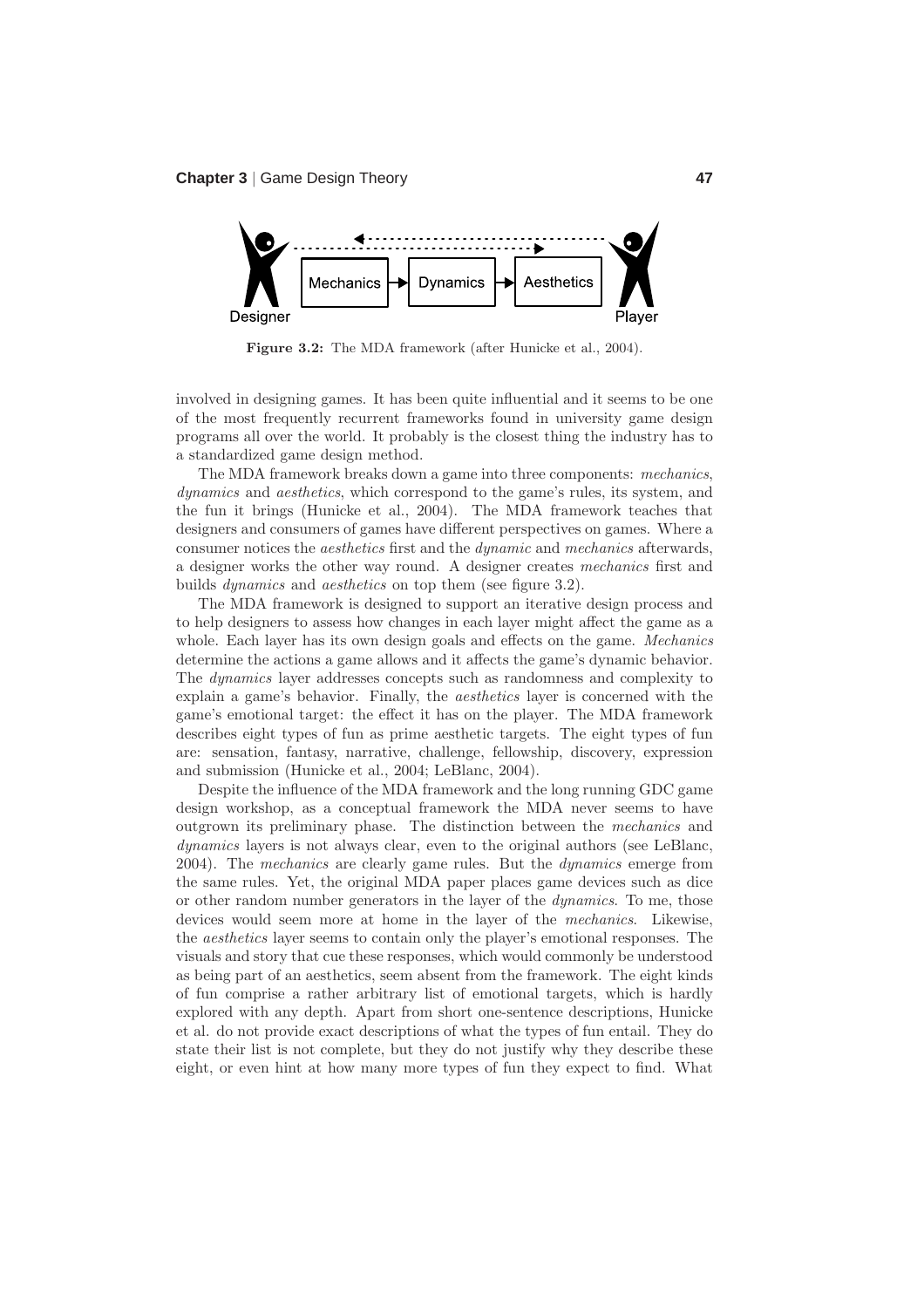#### **48** Joris Dormans | **Engineering Emergence**

is more, the whole concept of 'fun' as the main target emotion of games has been criticized by Ernest Adams and Andrew Rollings (2007, 119), and Steven Johnson (2005, 25-26), among others. Games can aspire to target a much wider variety of emotional responses. Some additional MDA articles (such as LeBlanc, 2006) have appeared over the years but they have not taken away these concerns.

## **3.3 Play-Centric Design**

A more thorough method of iterative game design is described by Tracy Fullerton et al. (2006). Coining the term 'play-centric design' to describe their method, Fullerton et al. advocate putting the players at the heart of a short design cycle. They advise that game prototypes are built quickly and tested often. Because of the short design cycle more innovative options can be explored with a reduced risk measured in effort and time.

Play-centric design distinguishes between two levels in a game: the formal core and a dramatic shell surrounding it. A game's formal core consists of rules, objectives and procedures whereas the dramatic shell consists of premise, character and story. Combined, these two layers contribute to the dynamic, emergent behavior that supports play. It is the objective of play-centric design to tune this behavior into a specific target experience. In this context Fullerton et. al. restate Katie Salen and Eric Zimmerman's description of games as a "second-order design problem" (2004, 168). A designer designs the game, but the game delivers the experience; the designer does not create the experience directly.

This trend, to involve the player in the design process, is gaining momentum in both academia and development studios. The human-centered design or user-centered design, originating from software engineering, has been a big influence on this trend. It should come as no surprise that Microsoft's game studios are front runners in this respect, as Microsoft has much experience with similar methods used in regular software development. Pagulayan et. al. (2003) describe the heuristics and structured user tests that have been used to develop several games within Microsoft. Slowly but surely these methods have become an integral part of designing games, and more and more these methods rely on a combination of qualitative methods such as heuristic evaluations (Sweetser & Wyeth, 2005; Schaffer, 2008) and quantitative metrics such as plotting the locations of player death's onto a level map (Swain, 2008).

Play-centric design focuses on the process of designing games. By structuring the design process, involving the player, gathering data from prototypes, and iterating many, many times everything is done to ensure that the end product, the finished game, is as good as the design team can make it. For a professional game designer these methods are (or at least should be) regular tools of the trade. They do not make the process of designing games less hard, but they do help the designer to stay on track, break the task down into a series of smaller subtasks, and steadily progress towards a high quality end product.

With the proper methods and tools this process can be refined. The play-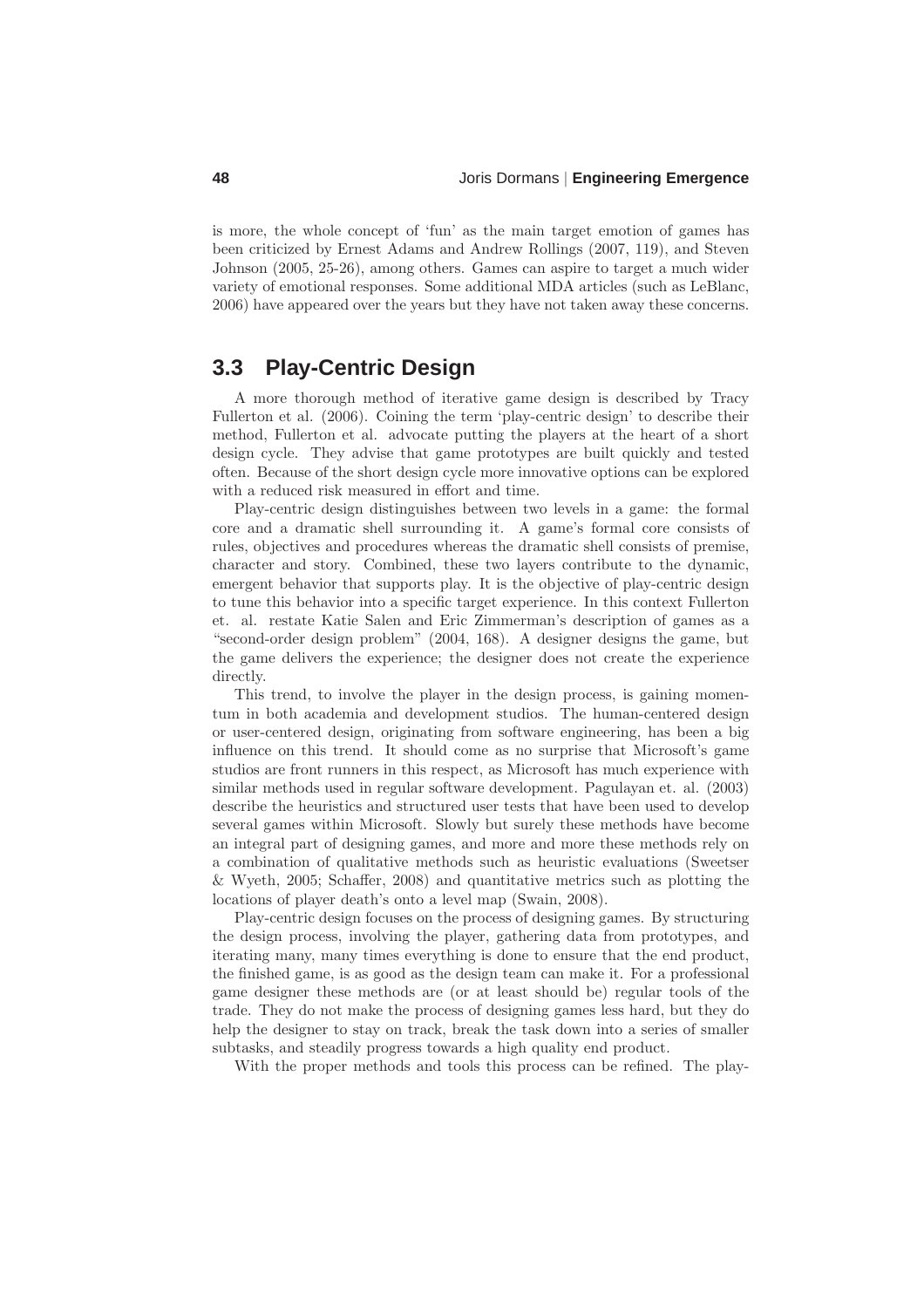centric approach would benefit from methods that can speed up each iteration or increase the improvements that are made in each one. There are several types of methods that seem applicable. Certainly formal models of game design are widely accepted amongst them, but also techniques to gather and process data collected during play-tests.

## **3.4 Game Vocabularies**

Not only designing games is a hard task, talking about them is already difficult: there is no common language to describe their inner workings. There are plenty of books and articles that discuss games as rule-based systems, but almost all of these choose their own words. More often than not, these vocabularies are very good at describing particular games, but they rarely transcend into a more generic vocabulary.

In a 1999 *Gamasutra* article designer Doug Church sets out to create a framework for a common vocabulary for game design (Church, 1999). According to this framework, a game design vocabulary should consist of "formal abstract design tools", where "formal" indicates that the vocabulary needs to be precise, and "abstract" indicates the vocabulary must transcend the particularities of a single game. For Church the vocabulary should function as a set of tools, where different tools are suited for different tasks, and not all tools are applicable for a particular game.

Doug Church describes three formal abstract design tools in his article:

- 1. Intention: Players should be able to make an implementable plan of their own creation in response to the current situation in the game world and their understanding of the game play options.
- 2. Perceivable Consequence: Game worlds need to react clearly to player actions; the consequences of a player's action should be clear.
- 3. Story: Games might have a narrative thread, whether designer-driven or player-driven, that binds events together and drives the player forward toward completion of the game.

These three tools form a list that is by no means complete or exhaustive, nor did Doug Church intend it to be. Between 1999 and 2002 the *Gamasutra* website hosted a forum where people could discuss and expand the framework. The term 'design tool' was quickly replaced by the term 'design lexicon' indicating that the formal abstract design tools seem to be more successful as an analytical tool than a design tool. Bernd Kreimeier reports that "at least 25 terms where submitted by almost as many contributors" (Kreimeier, 2003). As a project the formal abstract design tools have been abandoned; however, Doug Church's article is often credited as one of the earliest attempts to deal with the lack of a vocabulary for game design, even though his framework never caught on.

There are several researchers that carry on the torch that Doug Church lit. The "400 Project" initiated by Hal Barwood and Noah Falstein is one example (Falstein, 2002). Barwood and Falstein set the goal of finding and describing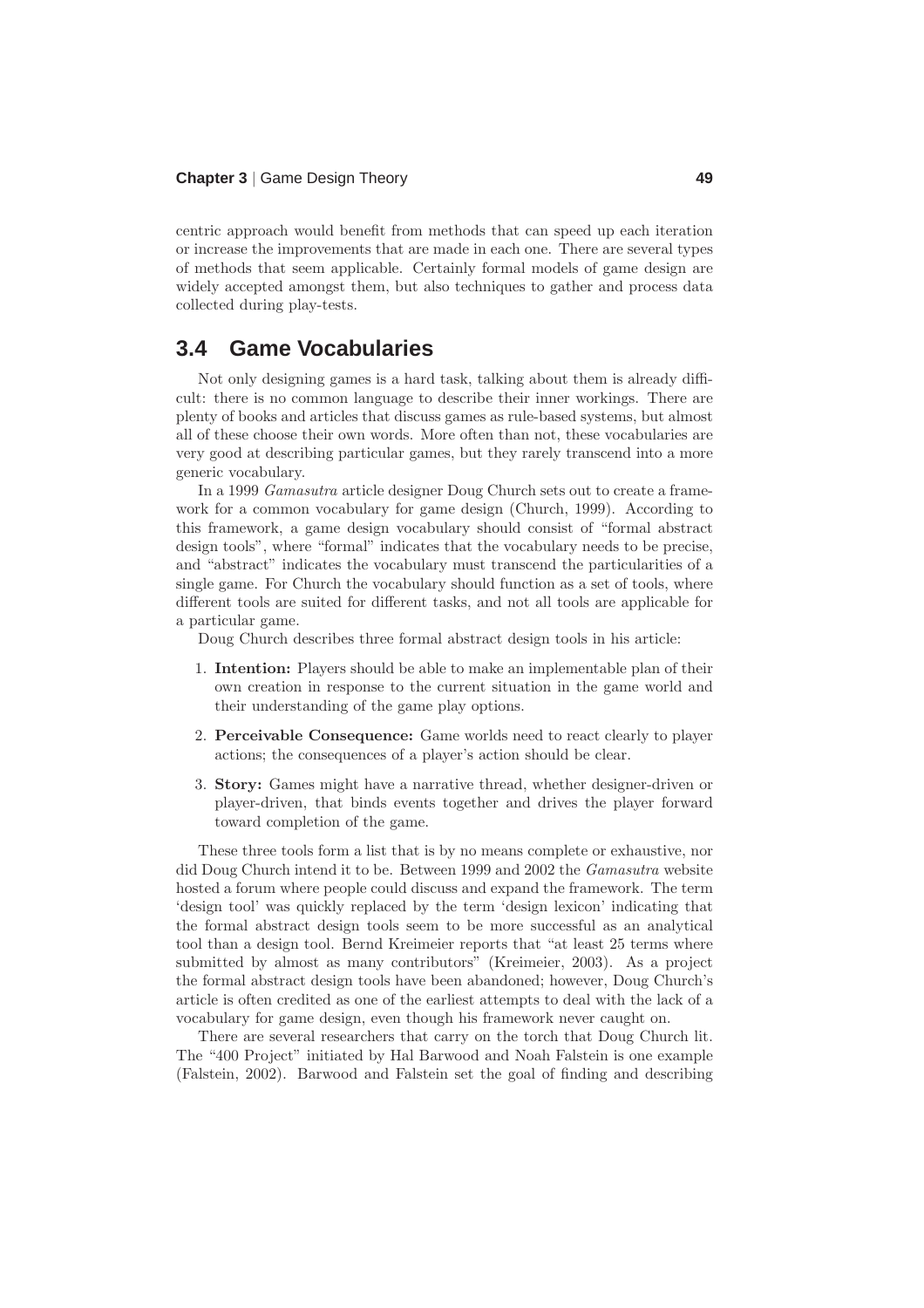

Figure 3.3: One of Craig Lindley's taxonomies (after Lindley, 2003).

400 rules of game design that should lead to better games. The project website lists  $112$  rules.<sup>4</sup> However, the project seems to be abandoned as well; the last update to the website was in 2006.

Craig Lindley (2003) uses orthogonal taxonomies to map games onto a hypothetical space defined by dominant game forms such as narratology (focus on story), ludology (focus on gameplay) and simulation (focus on realism). Individual games can be mapped to the space depending on their relative closeness to each of these extremes (see figure 3.3). Lindley describes a few possible, complementary taxonomies using one-, two- and three-dimensional spaces. He designed these taxonomies as a high level road map to inform the design team of the intended design target of a particular game project. The taxonomy also suggests suitable tools and techniques borrowed from other fields; a game that veers towards the narrative side will benefit more from traditional storytelling techniques than a game that is a simulation first and foremost. Lindley's game taxonomies provide a systematic framework in which many of the formal abstract design tools can be embedded, providing structure to what otherwise would remain a loose collection of labels.

The game ontology project takes the notion of a common vocabulary for games into yet another direction. This project attempts to order snippets of game design wisdom into one large ontology. An ontology is a large classification scheme that has a hierarchical organization. Each entry in the ontology describes a common structure found in games. It lists strong and weak examples of the structure and lists parent and children categories. For example, the ontology entry "to own" is used to describe the game structure in which game entities can own other game entities. An example would be the game entity 'Mario' that collects 'mushrooms' and 'stars', etc. "To own" is a child of the

<sup>4</sup>http://www.theinspiracy.com/400\_project.htm (last visited June 23, 2011).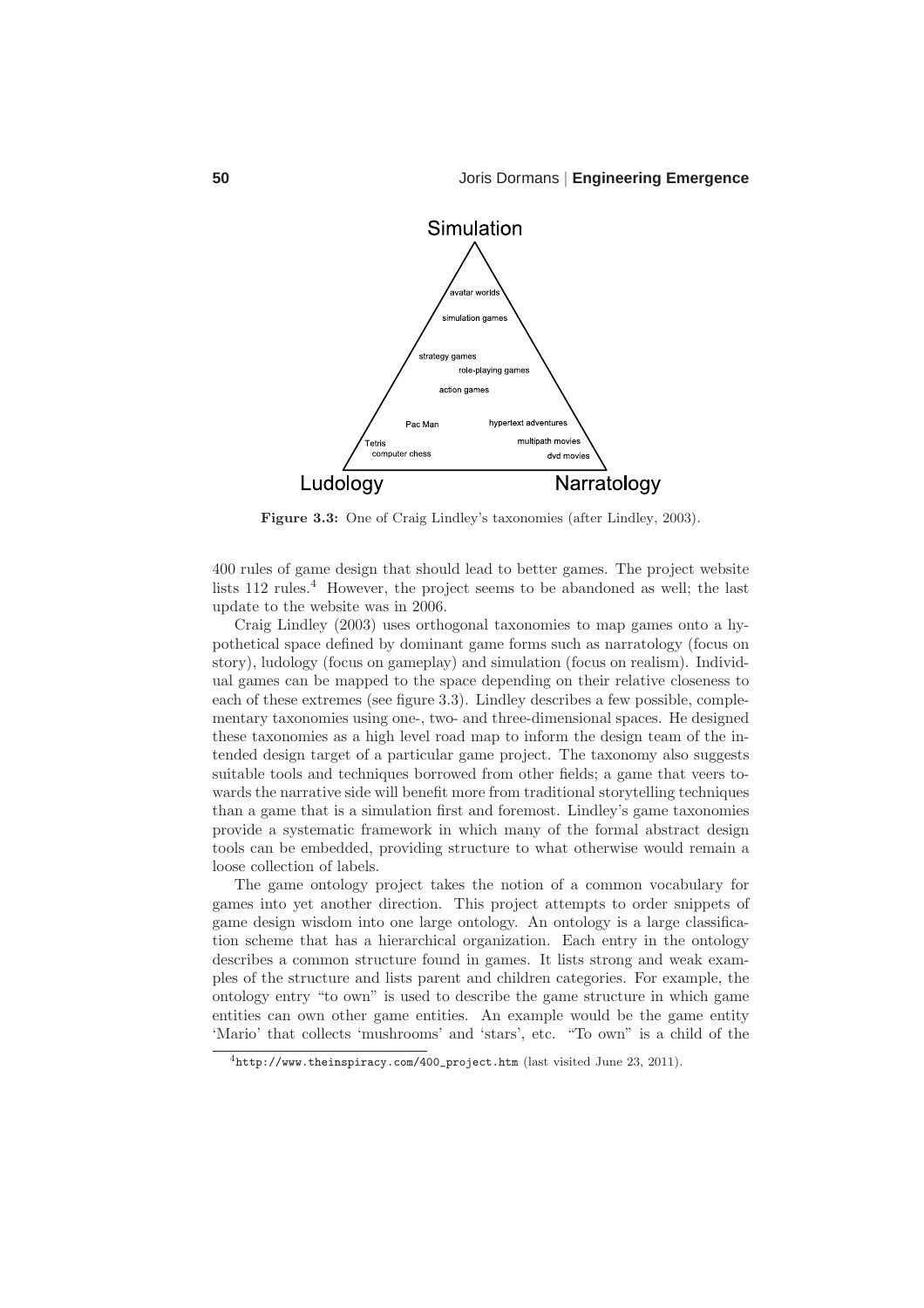"entity manipulation" entry which, in turn, has three children: "to capture", "to possess" and "to exchange" (Zagal et al.,  $2005$ ).<sup>5</sup>

The game ontology project aims to explore the design space of games without prescribing how to create good games. More than Doug Church's formal abstract design tools, it primarily is an analytical tool; it aims at understanding games rather than building them. This is a general characteristic of this and other game vocabularies. Their success as an analytical tool does not translate easily to being successful as a design tool. Obviously, the development of a high level, consistent language to describe common game structures will help designers in the long run, and, as all the vocabulary builders point out, can be a great help in mapping the relatively unexplored areas of the game design. In fact, all authors describe how their vocabularies can be used as a brainstorming tool, simply by selecting and exploring random combinations of notions describing common aspects of games. However, no matter how useful this practice can be, it can usually only help with generating ideas. This is only a small part of the entire process of building a game, yet it requires considerable investment on the part of designers who must familiarize themselves with many new concepts to learn the vocabulary. The game ontology project, for example, consists of over one hundred separate entries, each of which ties in with several other entries in the ontology. For game developers it can be difficult to see what is the actual return on their investment in learning a vocabulary of that size.

The many different approaches towards a common vocabulary for games aggravate this problem.<sup>6</sup> Every vocabulary has its own unique approach and terminology. Simply determining where and how all these approaches overlap or collide makes an extensive academic research project in itself. Even when a game designer invested the time and effort to learn one of these vocabularies, effectively working together or sharing knowledge with somebody who has learned a different vocabulary is still going to be a problem. The only thing all these vocabularies seem to share is their rejection by game designers. In the words of Daniel Cook: "Academic definitions of game design contain too many words and not enough obvious practical applications where people can actually use the proposed terminology" (2006).

## **3.5 Design Patterns**

Staffan Björk and Jussi Holopainen's work on game design patterns also seeks to address the lack of vocabulary for game design (2005, 4). However, their approach is slightly different as they drew inspiration from the design patterns found in architecture and urban design as explored in the works of Christopher Alexander. According to Alexander: "There is a central quality which is the root criterion of life and spirit in a man, a town, a building, or a wilderness.

<sup>5</sup>The project has an active web page where all entries can be found: http://www. gameontology.com (last visited July 8, 2011).

<sup>&</sup>lt;sup>6</sup>The discussion here cannot address all vocabularies out there. One approach worth mentioning focuses on tracking gameplay innovations: the Game Innovation Database found at http://www.gameinnovation.org/ (last visited October 22, 2010).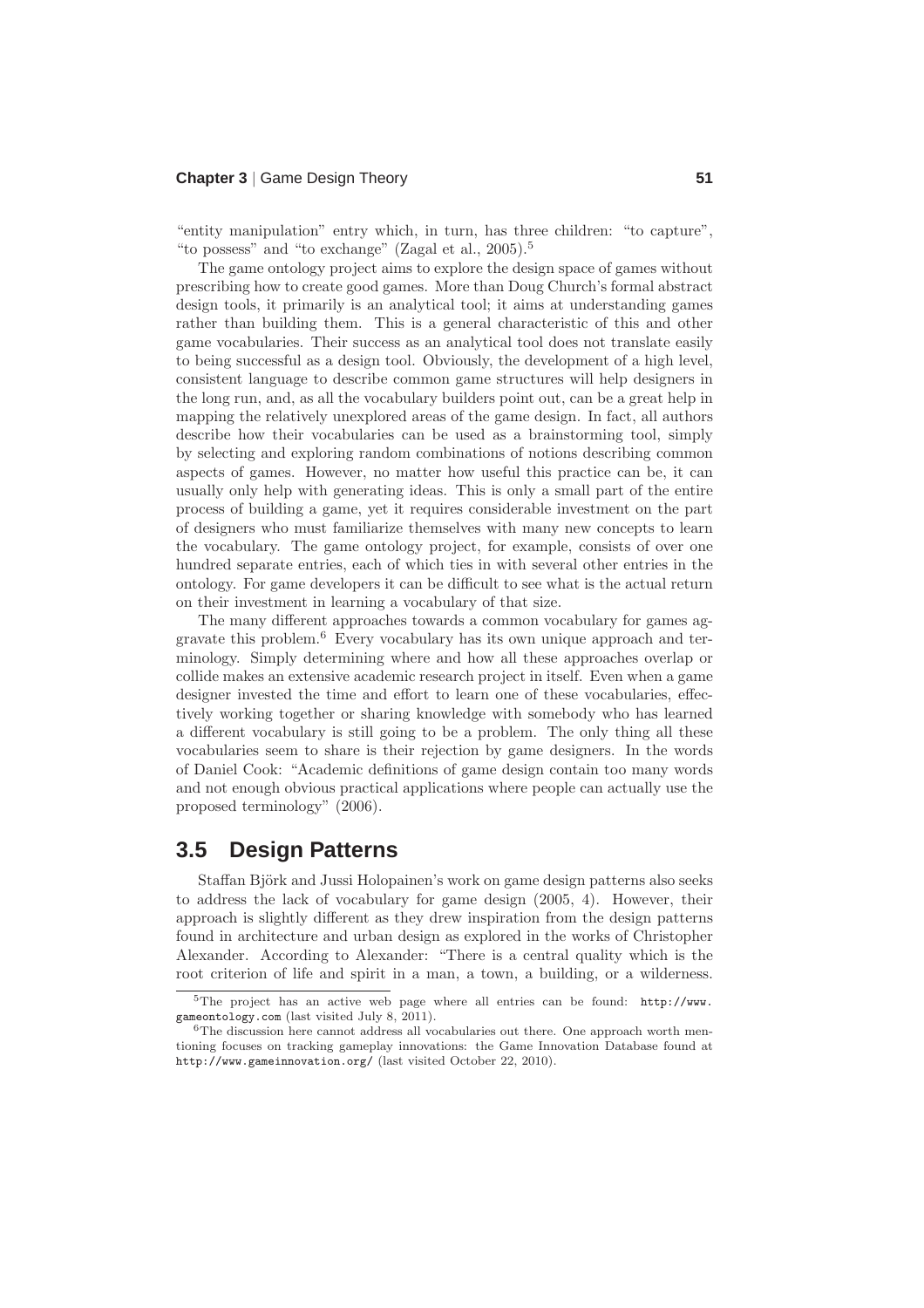#### **52** Joris Dormans | **Engineering Emergence**

This quality is objective and precise but it cannot be named" (1979, ix). His pattern language is designed to capture this quality. Patterns are presented as problem and solution pairs, where each pattern presents a solution to a common design problem. These solutions are described as generically as possible so that they might be used many times (Alexander et al., 1977, x). The patterns are all described in the same format. Each pattern also has connections to 'larger' and 'smaller' patterns within the language, where smaller patterns help complete larger patterns (Alexander et al., 1977, xii).

This idea has been transfered to the domain of software design by Erich Gamma, Richard Helm, Ralph Johnson and John Vlissides.<sup>7</sup> Within software engineering the principles of object-oriented programming take the place of Alexander's unnamed quality. Software design patterns are a means to record experience in designing object-oriented software (Gamma et al., 1995, 2). Today, software design patterns are common tools in teaching and designing software.

A pattern framework for game design following these examples was suggested by Bernd Kreimeier (2002). However, Björk and Holopainen break away from existing design patterns. According to them, design patterns as problem-solution pairs do not suit game design because:

"First, defining patterns from problems creates a risk of viewing patterns as a methodology for only removing unwanted effects of a design rather than tools to support creative design work. Second, many of the patterns we identified described characteristics that more or less automatically guaranteed other characteristics in the game, in other words, the problem described in a pattern might easily be solved by applying a related and more specific pattern. Third, the effect of introducing, removing, or modifying a game design pattern in a game affected many different aspects of the gameplay, making game design patterns imprecise tools for solving problems mechanically. However, we believed that game design patterns offer a good model for how to structure knowledge about gameplay that could be used both for design and analysis of games.

Based on these conclusions, we have chosen to define game design patterns in the following fashion: game design patterns are semiformal interdependent descriptions of commonly reoccurring parts of the design of a game that concern gameplay." (Björk  $&$  Holopainen, 2005, 34)

This decision makes their pattern approach indistinguishable from the game vocabularies discussed above, and subjects it to all the associated problems. Their book contains hundreds of patterns, and their website has hundreds more. This is indicative of Björk and Holopainen's dedication to their framework, but also of the fact that their patterns are not built on a strong theoretical notion of what games are and how gameplay emerges from game parts. Their mention of games as state machines (Björk  $\&$  Holopainen, 2005, 8) is not enough to carry

<sup>7</sup>Also know as the 'Gang of Four'.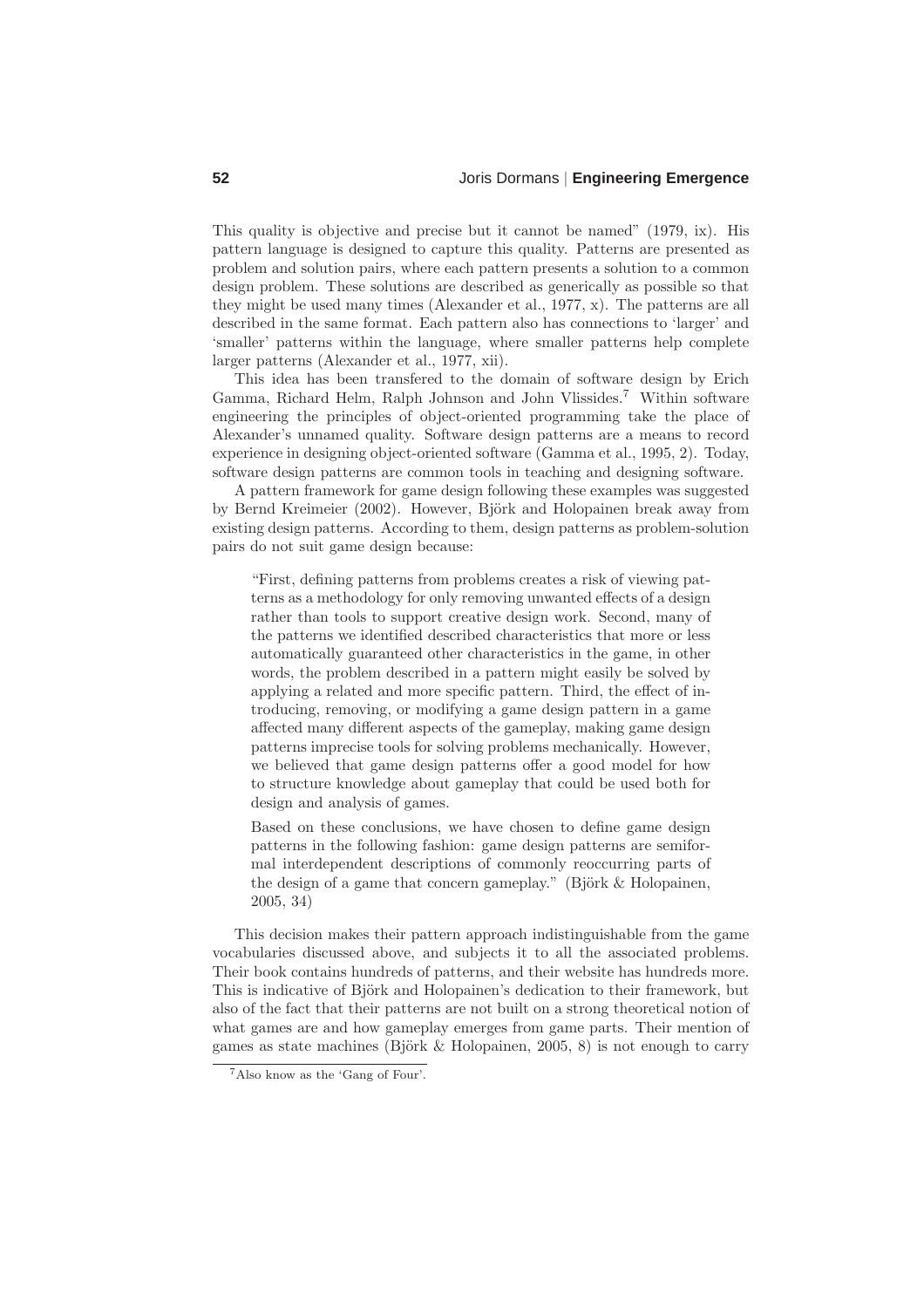the weight of the whole framework. The number of patterns used by software engineering, by contrast, is much lower: a typical introduction has about twenty patterns. I doubt that the diversity of problems and solutions encountered in games is one order of magnitude larger than those encountered in software engineering. The real difference, is that software design patterns are based on the principles of object-oriented software design. This gives the patterns focus and provides leverage on the problems they need to deal with, leading to patterns that are further abstracted from typical applications or implementations. Without a clear theoretical vision on games, drafting patterns becomes an exercise in cataloging reoccurring parts of games, without ever questioning why they reoccur or whether these and related patterns might be the result of some deeper mechanism at work within games. Where Christopher Alexander starts from the notion that his design patterns ultimately allow us to approach some quality that cannot be named, but which is objective nonetheless, the game design patterns lack a similar theoretical focal point.<sup>8</sup>

Design patterns work well for architecture and software engineering because they codify a particular quality in their respective domain. In order to replicate their success for game design, a similar notion of quality within games should serve as its foundation. Unfortunately, Björk and Holopainen do not formulate such a quality for games. Without such a quality no set of game design patterns can be anything more than a vocabulary of games. The notion of games as state machines as mentioned by Björk and Holopainen could be the starting point to develop a notion of quality within games, an opportunity which is missed by Björk and Holopainen, but which I will explore further.

# **3.6 Mapping Game States**

Games can be, and often are, understood as state machines: there is an initial state or condition and actions of the player (and often the game, too) can bring about new states until an end state is reached (see for example Järvinen, 2003; Grünvogel, 2005). In the case of many single-player video games either the player wins or the game ends prematurely. The game's state usually reflects the player's location, the location of other players, allies and enemies, and the current distribution of vital game resources. From a game's state the player's progress towards a goal can be read.

There are several techniques to represent state machines. Finite state machine diagrams, for example, represent state machines with a finite set of states and a finite set of transitions between states. One state is the initial state and there might be any number of end states. To represent a game as a finite state machine, all the states the game can be in need to be identified. Next all possible transitions from state to state need to be identified. For certain simple games this works. For example, figure 3.4 represents a finite state machine describing

<sup>8</sup>Although it must be noted that Alexander's pattern language also includes several hundred described patterns. In that sense game design patterns are not very dissimilar. However, Alexander's pattern language describes a fairly large number of domains: buildings, towns, etc. The sets that describe each individual domain are much smaller.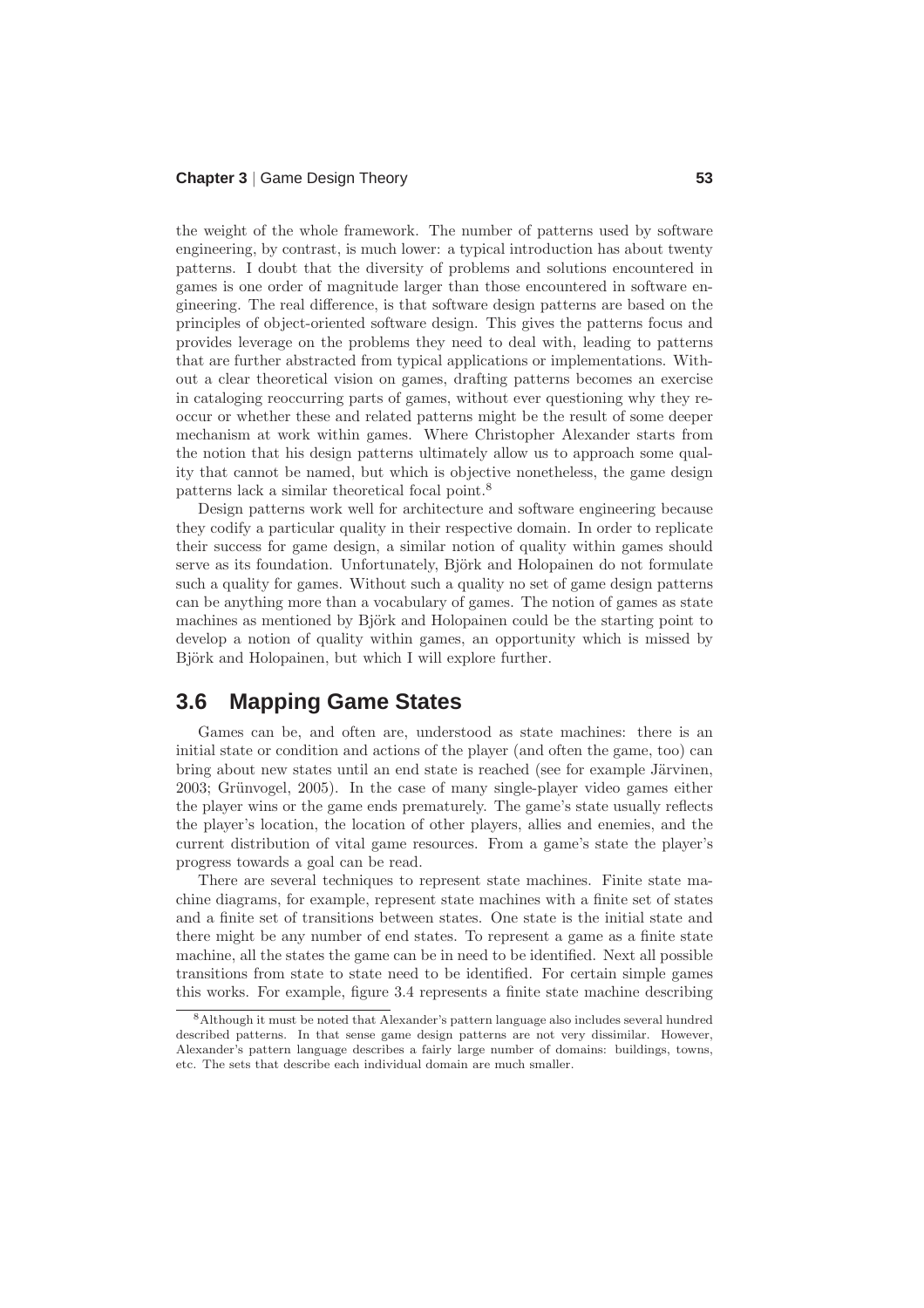

Figure 3.4: A finite state machine representing an adventure game.



Figure 3.5: A more complex finite state machine, but one that still produces a finite set of trajectories.

a fairly straightforward and relatively simple, generic adventure game. This diagram utilizes a simplified version of the more elaborate state machines diagrams specified by Unified Modeling Language (UML) (Fowler, 2004, 107-116).

Many things have been omitted from this finite state machine. For example, the way the player moves through the world has been left out, which is no trivial aspect in an action-adventure game with a strong emphasis on exploring (as is the case with most action-adventure games). Still, movement is easily abstracted away from this diagram as movement does not seem to bring any relevant changes to the game state (other than the requirement of being in a certain location to be able to execute a particular action).

The question is whether or not this type of representation of a game is of any use. Looking at the diagram this game does not look complex at all. The possible set of different trajectories through the finite state machine is very limited. The only possibilities are *abcde* and *abdce*. This game is a machine that cannot produce any other result. It is, to use Jesper Juul's categories, a game of progression, and not a game of emergence (Juul, 2005, 5). To be fair, most adventure games have a much larger set of states and player actions that trigger state transitions. There might be side quests for the player to follow, or even optional paths that lack the symmetry of the two branches in figure 3.4. A game like this might grow in complexity very fast (see for example figure 3.5), but still the number of possible trajectories remains ultimately finite (unless one introduces loops, see below). Yet this is what many games have done in the past.

One way to create infinite possible trajectories is to introduce loops. Noam Chomsky has shown that by including loops in a state machine the set of possible results becomes infinite (Chomsky, 1957, 18-25). For example we could allow the player to go back after opening the door and fight another monster (see figure 3.6). The possible set of results is now {*abcde, abdce, ababcde, ababdce,*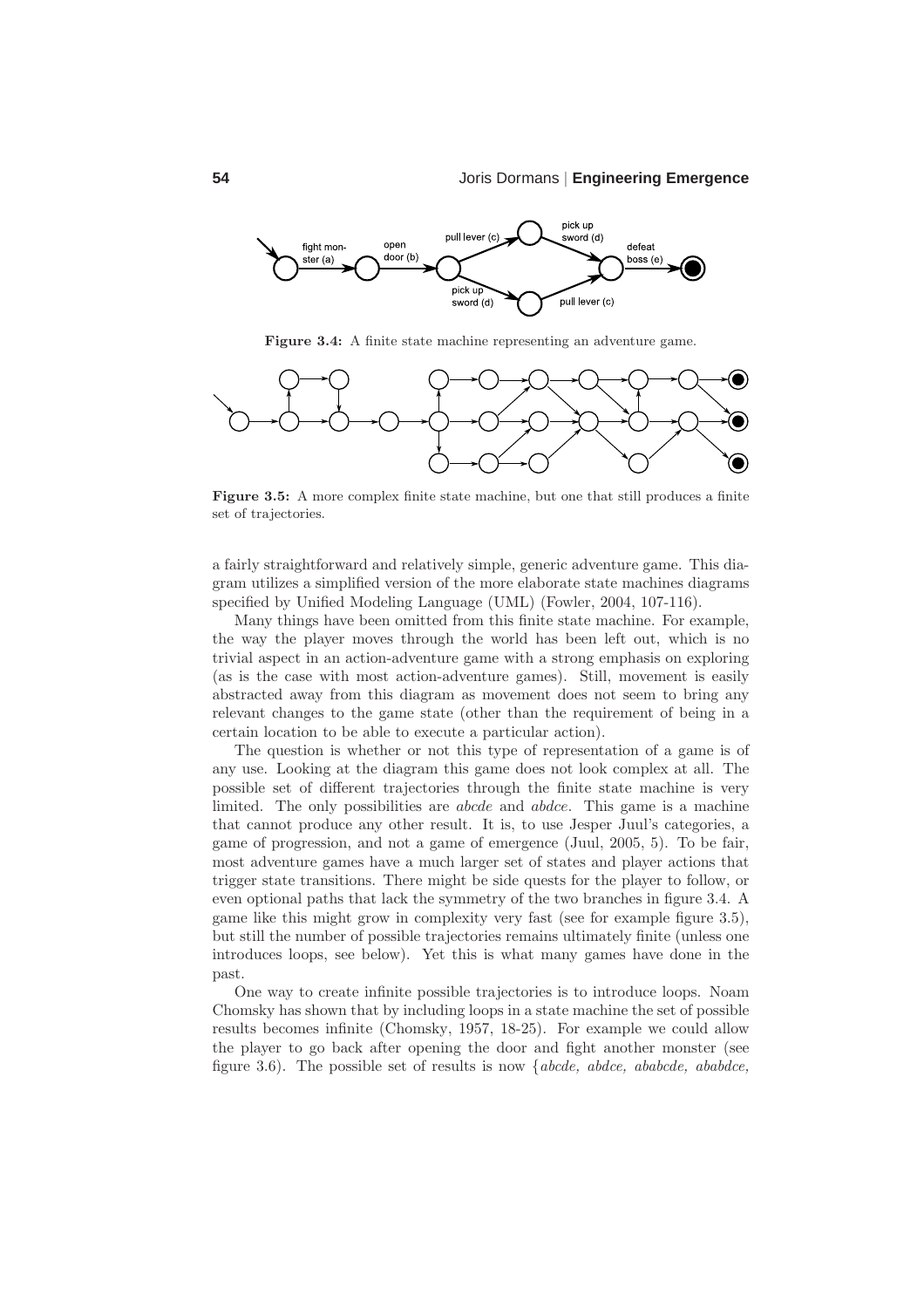

Figure 3.6: A looping finite state machine representing an adventure game.



Figure 3.7: A recursive finite state machine representing an adventure game.

*abababcde, abababdce, ..., etc.*}; the player can fight an infinite host of monsters before proceeding. Of course, this has little purpose in the context of the game, unless the player is awarded experience points for defeating each monster and the number of experience points somehow affects the player's chance of defeating the end boss (which might very well be the case in a computer role-playing game). However, if this were the case, one might argue that each level of experience would in fact constitute a new state, leading to an infinite number of states in the diagram.

Finite state machines lack a construct for memory, which would solve the experience points problem described above. To deal with the memory problem William A. Woods designed "augmented transition networks" which uses recursion and a stack (Woods, 1970). In an augmented transition network a transition might invoke a new state in the same or in a separate network of states and transitions. This would cause the old state to be pushed onto the stack and the new state to be activated. When the machine encounters an end state, it recalls the last state pushed on to the stack and proceeds from there. It only terminates when nothing is left on the stack. In an augmented transition network representation of the adventure game above, every time the player fights a monster the network would call itself recursively, and thus every fight would be pushed to the stack, and the number of fights on the stack can be checked when the player fights the boss monster (see figure 3.7).

Game states are usually much better expressed using a mix of variables and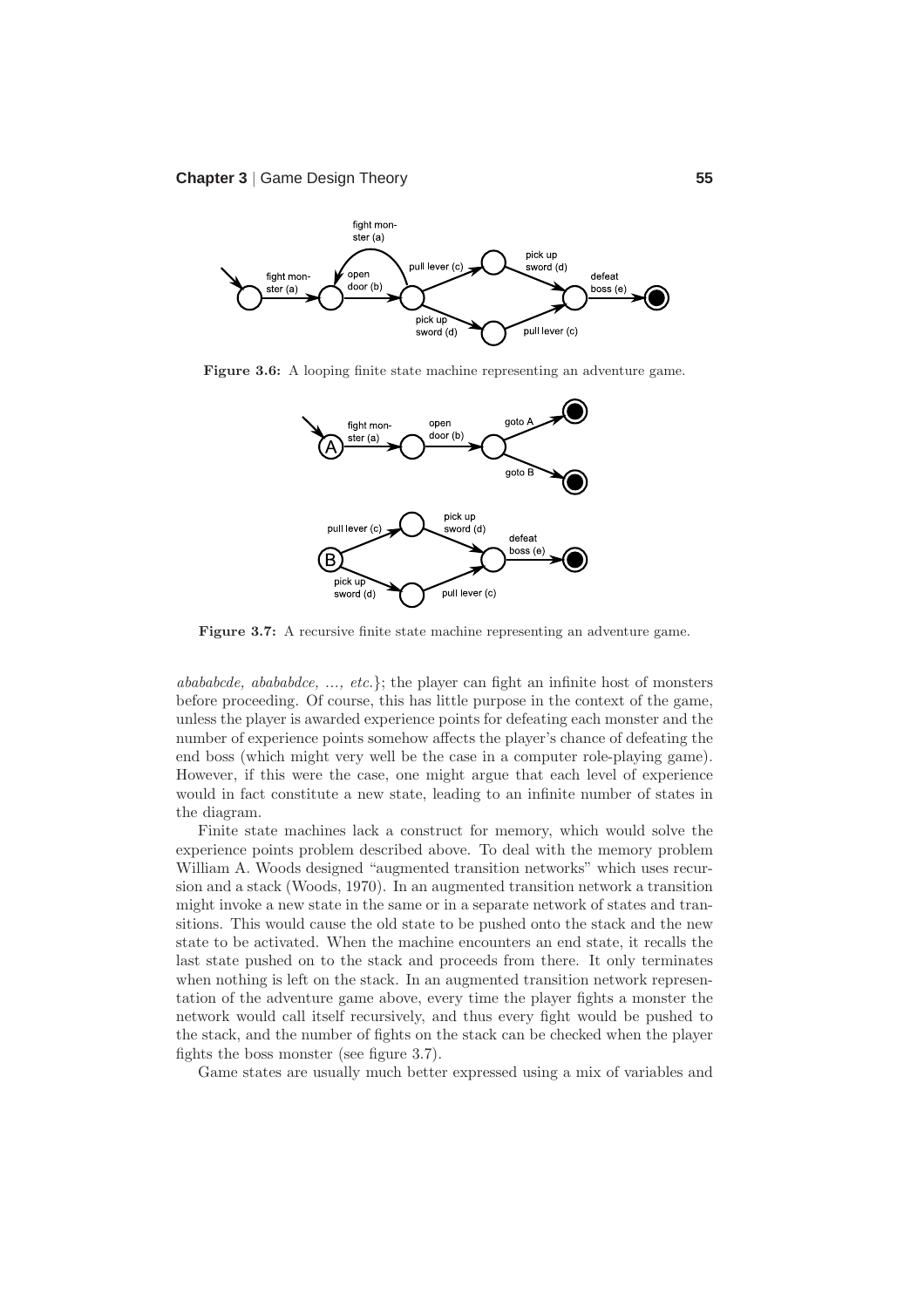#### **56** Joris Dormans | **Engineering Emergence**

states. Not only allows such a mixture to model the large number of states encountered in most games, it also shifts attention towards the transitions between the states, which corresponds to user actions. It is possible to construct a diagram for Risk with only four states and seven transitions (figure 3.8) in which each transition affects one or more variable registers representing territories, armies and cards. The diagram shows many loops, and as a result an infinite number of different paths through the state machine is possible. A diagram that focuses on transitions is clearly more capable to capture the nature of games and the varied sessions of play. However, the diagram is not very easy to read as some sort of pseudo code is needed to represent the exact mechanics that checks and changes the variable registers.

Petri nets are an alternative modeling technique suited for game machines that are explored by a few researchers (Natkin & Vega, 2003; Brom & Abonyi,  $2006$ ; Araújo & Roque,  $2009$ ). Petri nets work with a system of nodes and connections. A particular type of node (places), can hold a number of tokens. In a Petri net a place can never be connected directly to another place, instead a place must be connected to a transition, and a transition must be connected to a place. In a classic Petri net places are represented as open circles, transitions are represented as squares and tokens are represented as smaller, filled circles located on a place. In a Petri net tokens flow from place to place; the distribution of tokens over spaces represents the current state of the Petri net (see figure 3.9). This way the number of states a Petri net can express is much larger than with finite state machine diagrams. Petri nets put much more focus on the transitions and have a natural way of representing integer values through the distribution of tokens over the places in the network. Indeed, "Petri Nets tend to be, in general, a more economic representation when state-space complexity increases"  $(Araújo & Roque, 2009).$ 

One of the very promising advantages of the use of Petri nets, is that they have a very solid mathematic foundation. Petri nets can be easily verified and simulated. They are almost like a visual programming language. But this ad-



Figure 3.8: A state diagram for Risk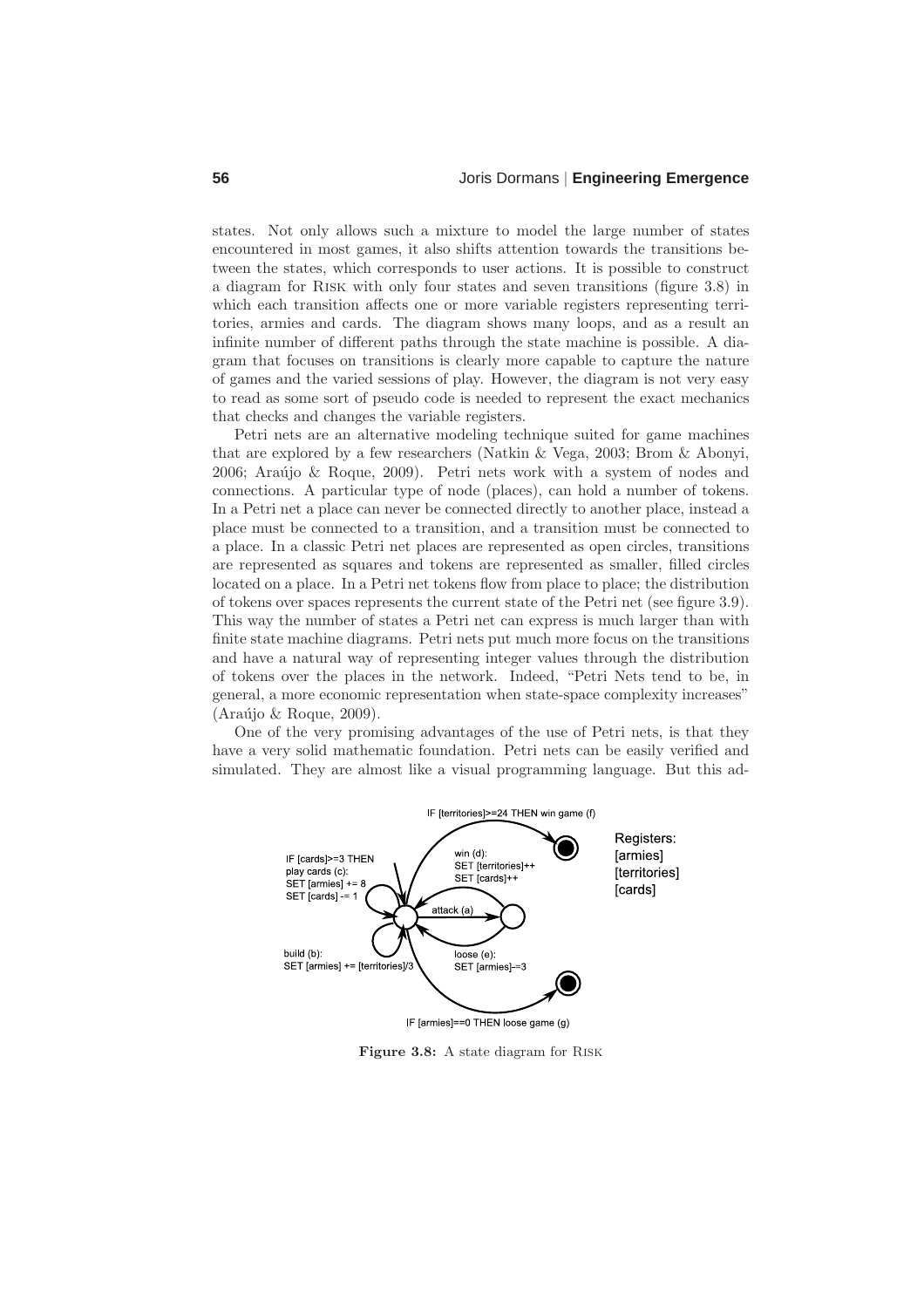

Figure 3.9: Four iterations of the same Petri net showing movement of tokens through the network

vantage often is a double edged sword. Petri nets can model a complete game with a high level of detail, but this frequently leads to quite complex diagrams which try to capture a game in its entirety. Petri nets can become the equivalent of a game's source code, and just as inaccessible to a non-programmer.

## **3.7 Game Diagrams**

State machine diagrams and Petri nets are not the only diagrammatic approaches to deal with the problem of game design. Over the years, a few other diagrammatic or systematic approaches have been developed that deal with games exclusively. Game theory as invented by John von Neumann, can be seen as one of the earliest attempts to deal with game-like systems that feature a similar state-space explosion as we have seen with finite state machine diagrams. One could try to map this sort of systems with decision trees, but they would quickly grow out of control. Instead, game theory uses matrices to chart the gains or losses of possible moves in relation to the opponents move. From these matrices rational strategies, or the lack thereof, should become apparent (see Binmore, 2007). Emmanuel Guardiola and Stéphane Natkin (2005) use similar matrices to represent all possible interactions between a single player and a computer game. Game theory and its application in computer games focuses on the actions of the players. It is a very useful technique to balance actions and prevent dominant strategies to emerge. Game theory works best with relatively simple, two-player games; it seems to restrict itself mostly to a formal theory of gameplay decisions, which in itself is a relevant subset of game design. However, it does not scale very well to the scope of modern computer games, which includes much more elements (Salen & Zimmerman, 2004, 243).

Raph Koster's exploration in game diagrams presents yet another approach. Presented at the Game Developers Conference in 2005, his focus is on atomic particles that make up the game experience; on what he calls the 'ludemes' and devising a graphical language for them (Koster, 2005a). These 'ludemes' are essentially the core mechanics of a game. Koster proposes to harvest these ludemes by reverse engineering existing games. Sadly, as Koster points out himself, he does not succeed. Figure 3.10 shows his best take on diagramming Checkers. He believes games can be diagrammed, but he also admits that the language he came up with is not sufficient for the task.

Inspired by Raph Koster, Stéphane Bura takes the idea of creating game dia-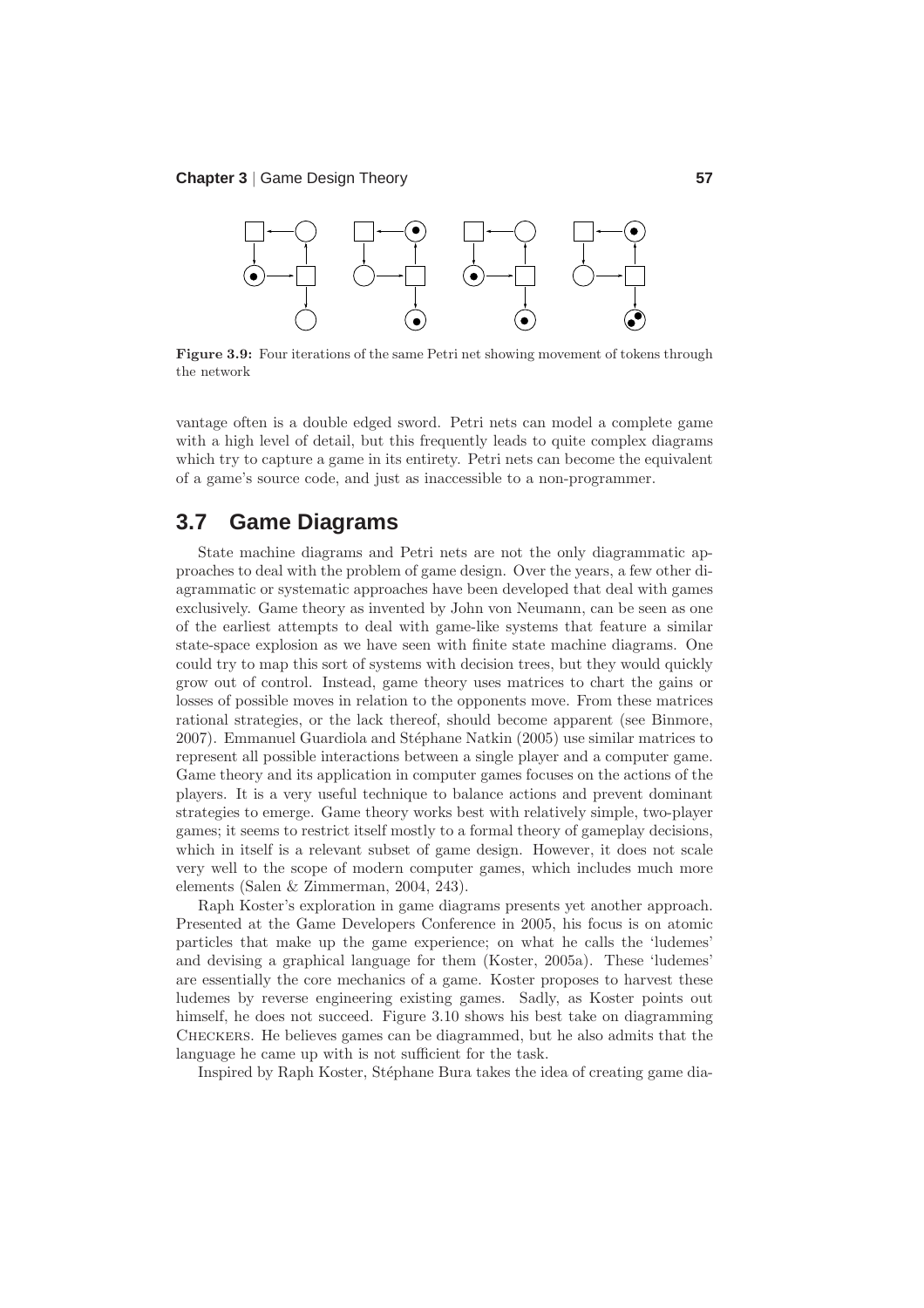

Figure 3.10: Raph Koster's diagram of CHECKERS (2005a).

grams one step further (2006). Combining Koster's approach with his experience with Petri nets, Bura designs game diagrams that try to capture a game's structure at a higher level of abstraction than simply its core rules. Removing game diagrams from the burden of modeling rules at the lowest level, allows Bura to focus more on the emergent properties of games. His diagram models notions such as 'skill' and 'luck' as abstract resources that affect other actions in the diagram, either by enabling or inhibiting them. Figure 3.11 shows the diagram Bura created to model Blackjack. As should become clear from this diagram, Bura tries to capture the entire 'gestalt' of the game into a single image. In this diagram the elements that model 'skill', 'luck' and 'money' are similar to places in a Petri net and can accumulate tokens. The elements 'gain' and 'risk' act like transitions. They consume and produce resources according to the arrows that connect them to other arrows. This diagram also includes two inhibiting connections (lines that end in a circle) to denote that the 'luck' of the house inhibits the 'gain' of the player and that the 'skill' of the player inhibits the money he or she risks. Although Bura is more optimistic than Koster, he also admits that much work still needs to be done. He suggests a standard library of ludemes to work with and sub-diagrams to increase the detail. But to my knowledge, none of these extensions have been published.

There are also a few examples of the use of UML for representing game systems diagrammatically. Taylor et al. (2006) extend UML use-case diagrams to describe game-flow: the experience of the player. Their focus is on the play session and the progression of the player through the game. Perdita Stevens and Rob Pooley use class diagrams, collaboration diagrams and state machines diagrams (three different types of UML diagrams) in their educational case study of modeling the structure of Chess and Tic-Tac-Toe with standard UML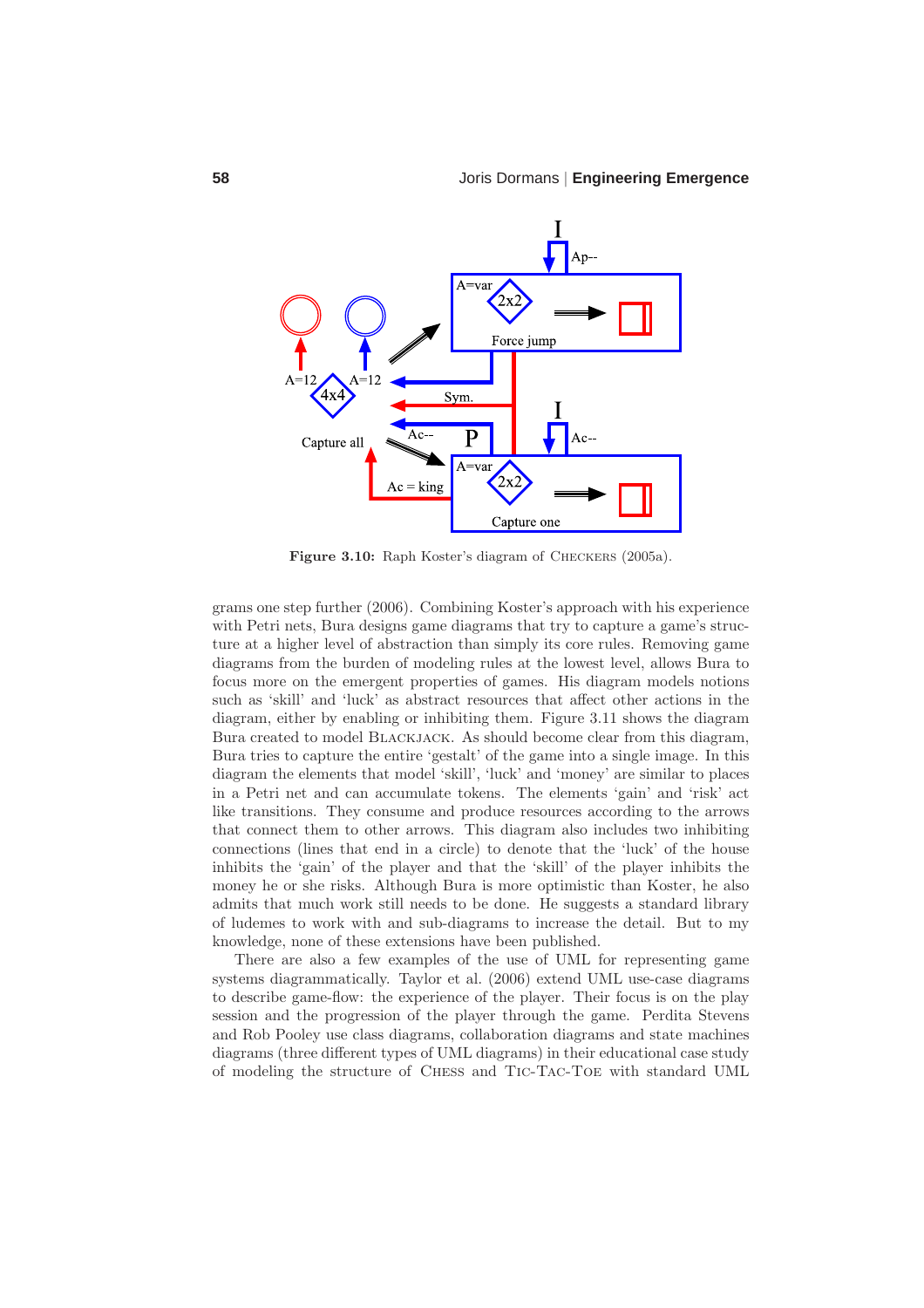

Figure 3.11: Stéphane Bura's diagram of BLACKJACK. (2006)

(Stevens & Booley, 1999, 178-189). These attempts suffer from problems similar to other types of game diagrams. As a specification language, UML can be very detailed and inaccessible to non-programmers. In a way, UML is too universal to capture the particular structures that are important in the domain of games.

### **3.8 Visualizing Game Economies**

Working from an extended version of UML collaboration diagrams, as described by Bran Selic and Jim Rumbaugh (1998), I experimented with using UML notation to capture how different parts of a game interact (Dormans, 2008b). In contrast to the previous attempts to diagram game mechanics, I started from the idea that these diagrams should map the internal economy that drive the emergent behavior in many games as described by Adams & Rollings (2007). This perspective is discussed in further detail in Chapter 4. In these diagrams I focused on the flow of resources and flow of information between game elements. Figure 3.12 displays the UML diagram I created for the game POWER GRID. It shows the most important elements and the communication in the form of flow of resources and information between them. The solid lines and black shapes indicate flow of resources, and dotted lines and white connections indicate flow of information.

In the discussion of these diagrams I quickly zoomed in on the feedback structure that can be read from the diagram. Feedback is realized through a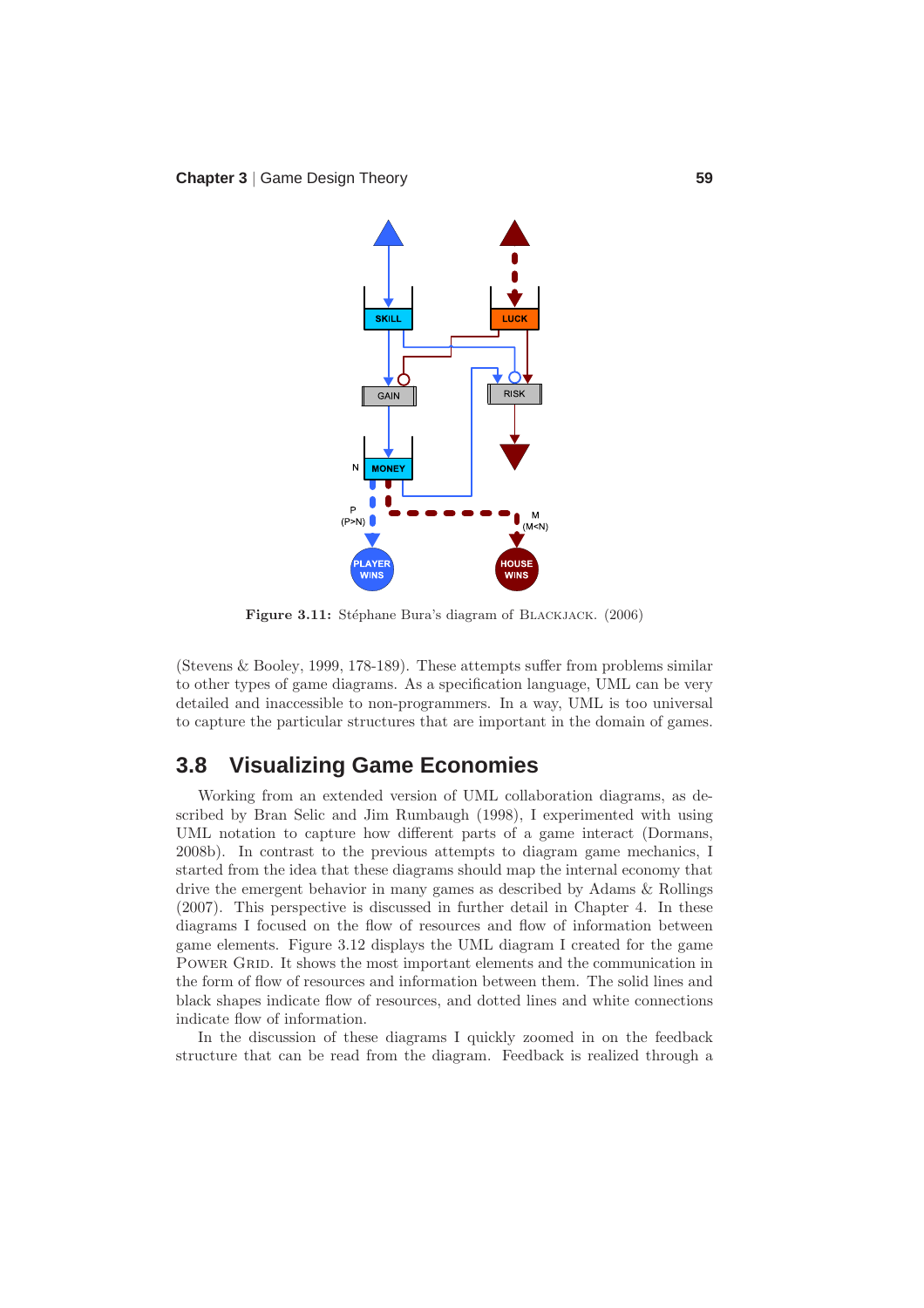

Figure 3.12: POWER GRID in an adaptation of UML collaboration diagrams.



Figure 3.13: The feedback structure in POWER GRID.

closed circuit of communication. Figure 3.13 shows the feedback structure for POWER GRID in a shorthand notation that omits much of the UML. From this and other analyses I started extracting common patterns found in these feedback structures (see figure 3.14).

Although this approach produces interesting results and was positively received by game designers and researchers, there are a number of problems with it. As with many other approaches discussed in this chapter, it is geared towards documenting existing games, although the notation has been used as a brainstorming tool during design workshops. During brainstorming writing full UML by hand proved to be impracticable; the shorthand notation was used more often. Finally, the diagrams are static, while they represent a highly dynamic system. There are cues in the diagram that suggest the dynamic behavior of the game it represents, but it leaves too much room for interpretation: one person might read something completely different from the same diagram than the next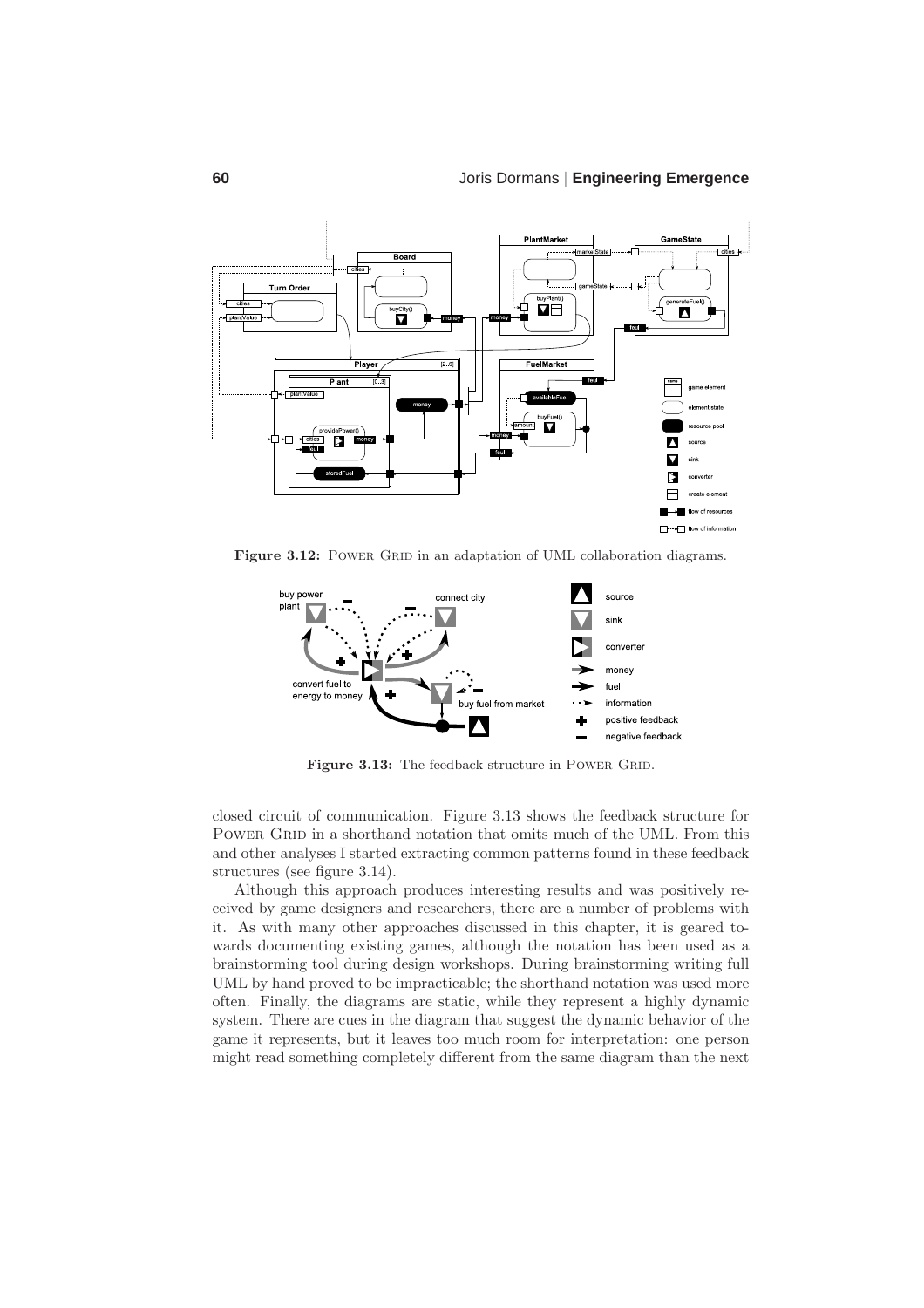

Figure 3.14: The feedback patterns extracted from POWER GRID.

person.

Independent from my work, Morgan McGuire and Odest Chadwicke Jenkins use a similar approach for their "commodity flow graphs" (see figure 3.15). These graphs also represent a game's economy and flow of commodities (2009). Their approach is comparable to my attempts to map a game's economy, but is different on three important points:

- 1. McGuire and Jenkins interpret the notion of economy quite literally and restrict themselves to games that include trading and tangible resources ("commodities"), whereas the notion of internal economy taken from Adams and Rollings 'commodifies' many more elements of games that are generally less tangible such as player and enemy health in a shooter game.
- 2. Although feedback does appear in one of the two examples, their graphs are not designed to foreground feedback mechanisms.
- 3. Their graphs are quite informal, even though some elements are explained in the accompanying text, many important details are not.

# **3.9 Industry Skepticism**

Not everybody in the game industry thinks that developing design theory or methodology is a very good idea. In an interview with Brandon Sheffield, Raph Koster recalls that his presentation on game diagrams split his audience at the Game Developers Conference in 2005. Some thought it was good, some thought it was a complete waste of time (Sheffield, 2007). I have come across similar sentiments in discussions about my work with people working in the game industry. Usually those who dislike the premise of design methodology argue that they are academic toys with little relevance for real, applied game design; that they, indeed, are a waste of time. Another common argument against design methodology is that they can never capture the creative essence that is the heart of successful games. In this argument, design methodologies represent an attempt to destroy the very soul of the art of game design; no method can replace the creative genius of the individual designer (see Guttenberg, 2006). Starting with the first, I will address both arguments below.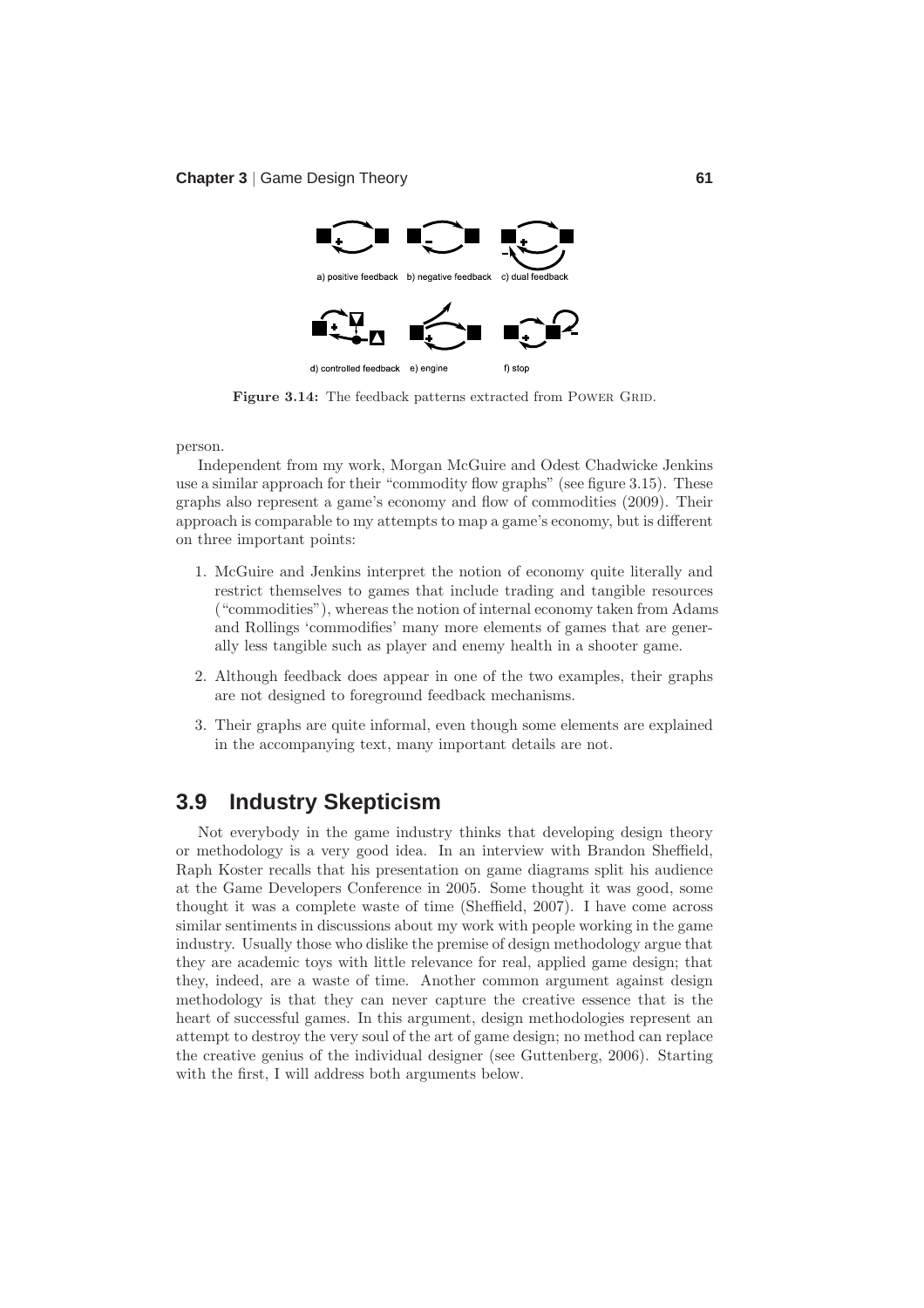

Figure 3.15: Commodity flow graph for SETTLERS OF CATAN, after McGuire  $\&$ Jenkins (2009, 243).

The current vocabularies, aids and frameworks have a poor track record. As should have become clear from the discussion above, there are many of these out there, many of them designed by academics, not all of whom have actual, hands-on game design experience. The return value of using them, set against the often considerable investment required to learn them, is not particular high, especially for those tools that excel in analyzing games, which is done more often within universities than outside. The same goes for those frameworks that allow designers to explore the design-space. The design programs within universities allow for such exploration, whereas outside there is little time for such theoretical exploration. The argument that the industry too would benefit from such exploration is rather hollow if money needs to be made and one cannot afford to take chances on a new innovative concept.

The sentiment is valid, but does not cripple the effort to create game design methodologies. It simply suggests criteria for evaluating design methods: design methods should help design games, not just analyze them. This seems obvious, but many methods that have been developed over the years are analytical methods, even when they sometimes are presented as design tools. These methods help us understand existing games or explore the hypothetical design space, but offer little practical guidance on how to build them. What is more, design methods should return the investment required to learn them. The latter criterium can be met in two ways: make sure that the required investment is low, or make sure that the return is high. Obviously a design method should aim to do both in order to maximize the return on investment.

The second argument, that no design method can replace the creative genius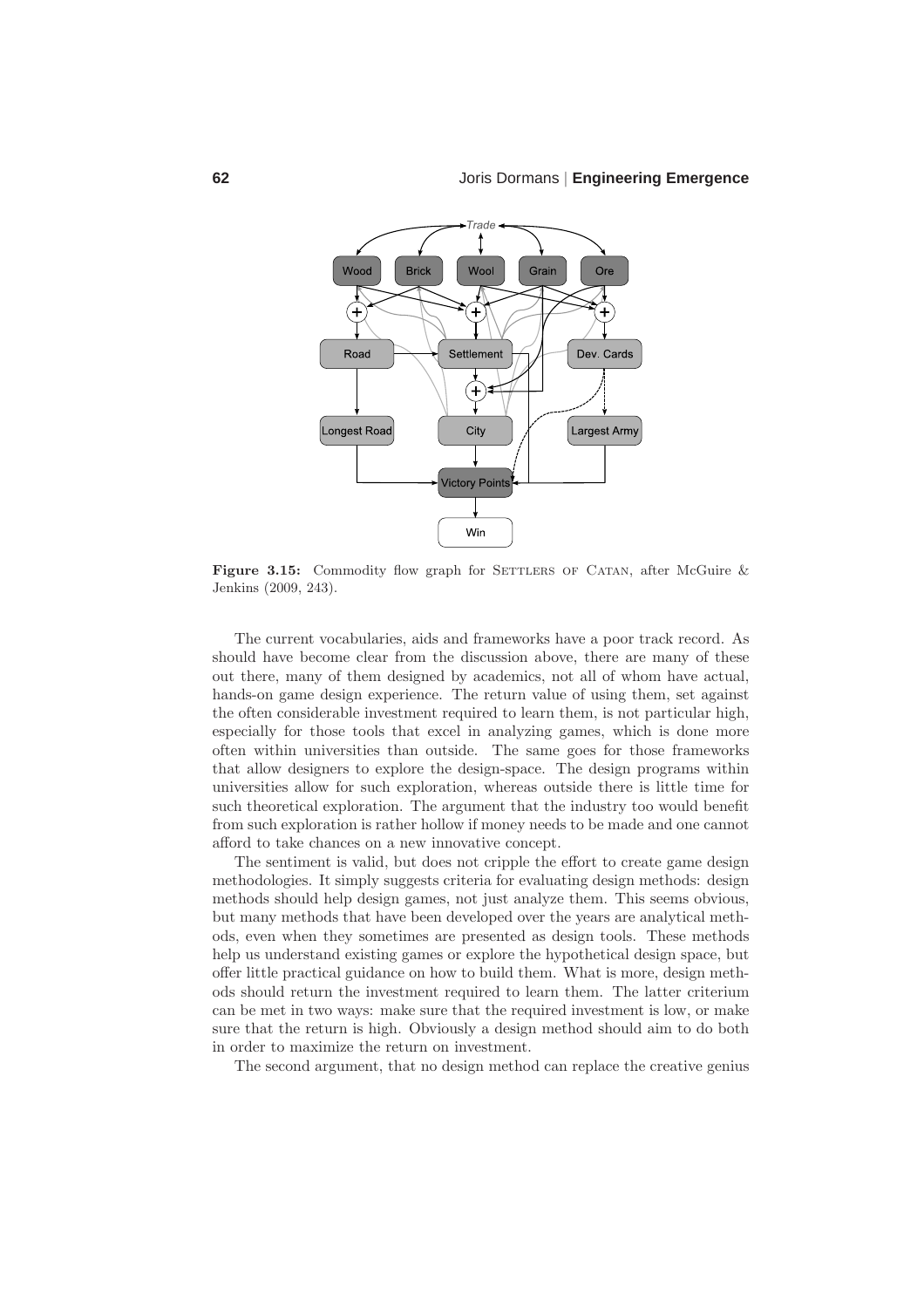of the individual designer, is more problematic. People who subscribe to this opinion dismiss the whole idea of design methodology. However, this opinion is often informed by a rather naive conception of art. Art is, and always has been, the combination of creative talent, practiced technique and hard work. There is no point in denying that one artist has more talent than another, but pure talent rarely makes up for the other two aspects. Especially within an industry where much money rides on the success of each project, investors simply cannot afford to gamble on creative talent to deliver all the time.

The image of the artist as the creative genius is a romantic vision that rarely fits reality. To create art, one must learn the techniques of the trade and work hard. This has always been the case for all forms of art. There is no reason to assume that games are any different. The artist's techniques are many. They range from the practical to the theoretical. Painters learn how to use a brush with different types of paint, on the one hand, but learn about the mathematical principles of perspective and the psychological principles of cognition on the other. The development of abstract art throughout the nineteenth and early twentieth century has been a gradual and deliberate intellectual process (Rosenblum, 1975). The scientific invention of the perspective revolutionized Renaissance painting (Panofsky, 1960). The foundation of literary theory that Aristotle laid over two thousand years ago is still taught today (Vogler, 2007). What has changed over the years is the widening gap between artist and academic communities. During the Middle Ages art prevailed where academia hardly survived, as a result the artist and the academic frequently were the same person. These days, with thriving universities, being an academic has become a profession of its own, but that does not mean that the ties between art and academia have been severed. There are still many artists that contribute to the academic debate and there are still many academics that contribute to the evolution of art. Games are no different.

In contrast to what skeptics of design methodologies fear, design methods help shape games but they cannot replace the creative genius. No matter how good a method or tool is, it can never replace the vision of the designer, nor can it replace the hard work involved in designing a game. At best it can ease the burden and refine one's techniques. Sometimes methods and tools seem restrictive; when holding a hammer everything starts to look like a nail. But the best methods do not restrict a designers vision. Rather, they should enhance it, enabling them to work faster and create better results. Ideally, design methods also facilitate teamwork and collaboration. For example a design tool that allows accurate representation of game elements, would reduce the chance that individual team members end up working toward different visions.

Game designers that take no interest in design methodology are either foolish or lazy. However, designers have all rights to be critical of design methods, and I do hope they remain so in the future. After all, they are the final judges that decide whether or not a given method is worth their time and ultimately expand their expressive power with the medium of games.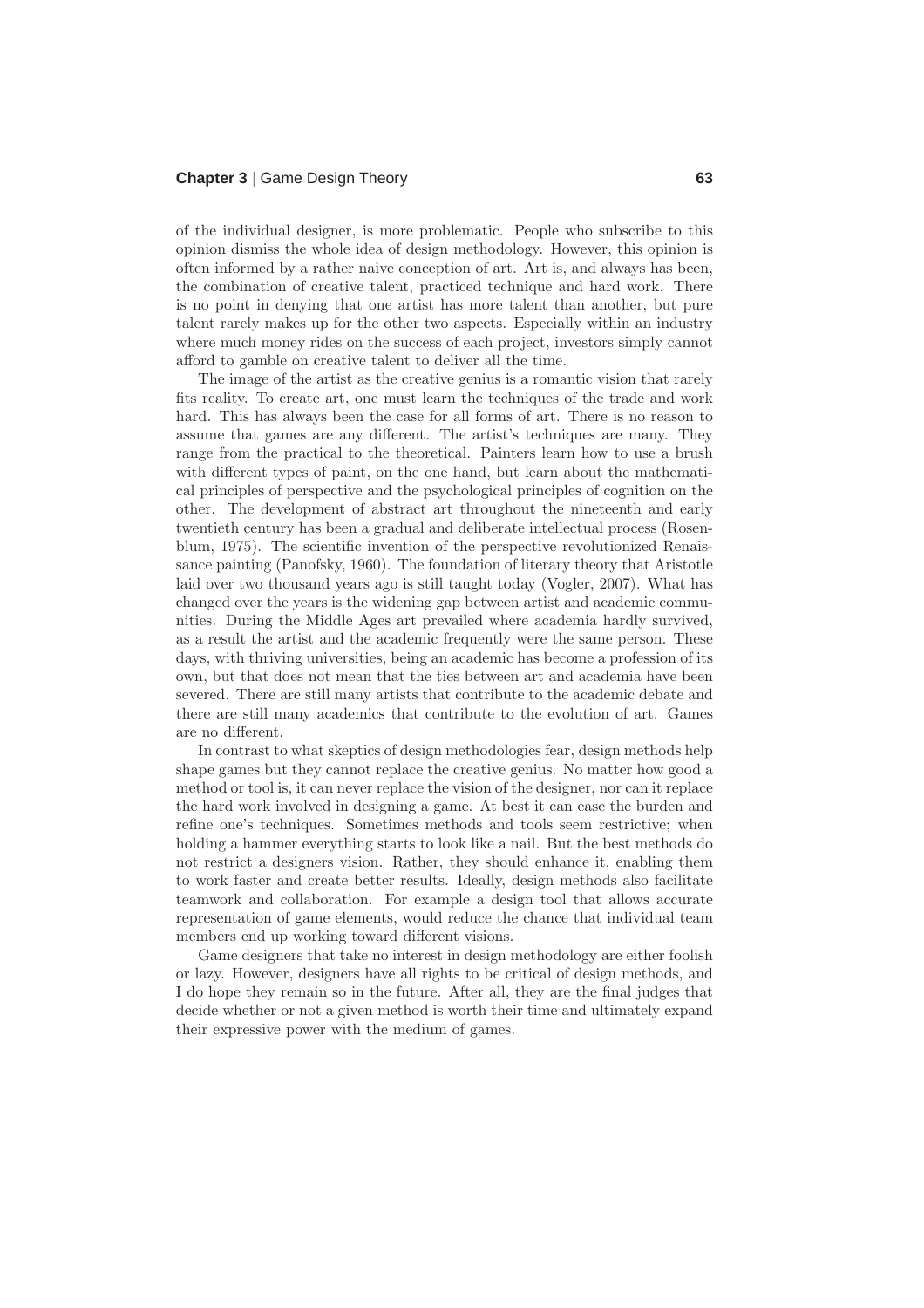## **3.10 Conclusions**

To summarize, over the years a number of frameworks, vocabularies and work methods have been created to assist game designers, with varying success. Game design documents are generally considered cumbersome and inefficient; they are seldomly put to good use. Everybody uses game design documents in their own way. For some designers, these documents capture the creative direction early in the development process, while for others they are a tedious requirement of the job of game designer. For the purpose of the discussion here, no generic wisdom to aid the development of design tools can be extracted from the diffuse practice of writing design documents.

The MDA framework provides a useful lens on the different aspects of game design, and can help designers to understand where to start the huge task of designing a game. It breaks down games into three understandable and useful layers, and teaches inexperienced designers to look through the outer layers of a game into the *mechanics* core. However, the framework has evolved little over the years, and close examination of its core concepts is likely to raise more questions than it answers. To serve as a design tool that goes beyond the very basics of game design; the MDA framework lacks scrutiny and accuracy.

Player-centric design practices, where short iterations and frequent playtesting are the key, are more successful in structuring the hard and laborious process of designing games. However, there is room for improvement. With the proper methods and tools every iteration can be made more effective, and new ways of gathering qualitative and quantitative data might present themselves. The theory and tools presented in this dissertation are best embedded within in play-centric design process: they can help designers to improve every iteration, but they cannot take away the necessity to build prototypes and test them with real players.

There have been a number of attempts to create game vocabularies and pattern libraries that allow us to talk about games in better, more accurate terms. However, none of these vocabularies has really gained enough momentum to become something resembling a standard that spans both industry and academia. From a pragmatic point of view, these vocabularies require a considerable effort to learn while they are most successful in the analysis of existing games; they seem to be more useful for academics than they are for developers. In addition, they usually lack a clear theoretical vision on the artifacts they intend to describe. The result is that these vocabularies hardly scratch the surface of games and fail to contribute much to what most designers already knew intuitively.

The use of finite state machine diagrams or Petri nets to map games as state machines are both valuable techniques with a proven track record in their respective domains. However, their respective difficulties in capturing the essence of games indicates that simply framing games as state machines is not good enough. The number of game states usually is not finite, and their complexity quickly becomes problematic if one tries to model a game in every detail. A theoretic perspective on games first needs to develop a concise and objective notion of quality in games before it can help us understand their inner machinations